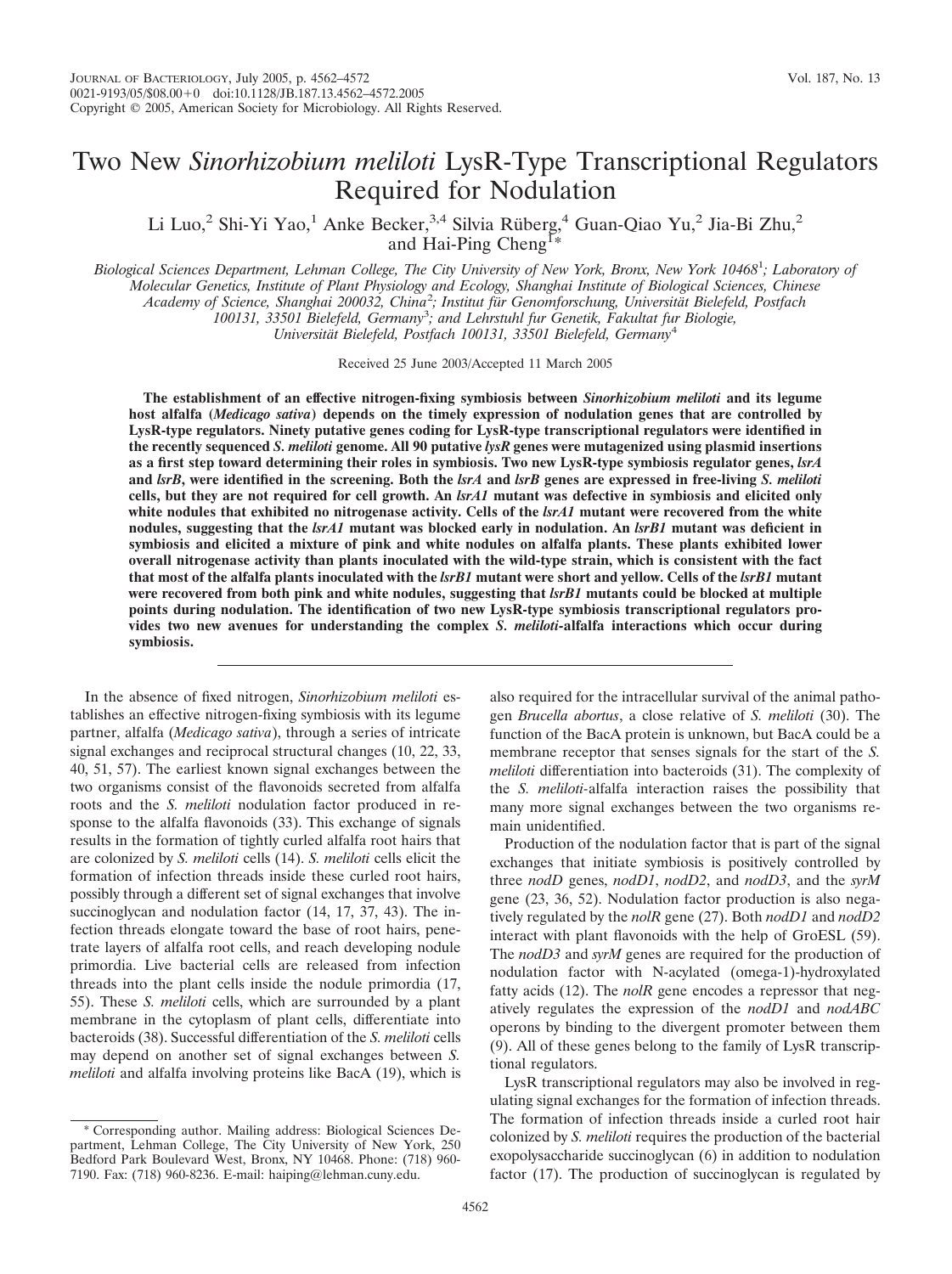the ExoS/ChvI two-component regulatory system (7), the *exoR* gene (45), the LysR-type transcriptional regulator gene *syrM* (52), and other genes, including *syrA* (2), *exoX*, and *exoD* (44, 46, 61). The involvement of the *S. meliloti bioS* gene in perceiving plant signals which regulate *S. meliloti* biotin production is one of the most recent examples of a LysR family transcriptional regulator involved in the *S. meliloti-*alfalfa signal exchange (20).

The family of LysR transcriptional factors is also involved in other microbe-plant and microbe-animal interactions (49). A LysR-type regulator, GbpR, induces the expression of the chromosomal virulence gene *chvE* in the presence of sugar in *Agrobacterium tumefaciens* (13). Another LysR-type regulator, MvfR, induces expression of a set of *Pseudomonas aeruginosa* virulence genes (5). A third LysR family transcriptional regulator, AphB, regulates expression of the *Vibrio cholerae* ToxR virulence cascade (28).

The structure and function of LysR family transcriptional regulators are highly conserved. These regulators are typically 300 amino acids long with an N-terminal DNA binding domain and a C-terminal sensing domain for signal molecules (49). They can function as activators or repressors. They typically regulate genes with promoters that are divergent from their own promoter. The promoters of the target genes are highly conserved and typically have at least one  $TN_{11}A$  motif (49). The promoters of the *nod* genes contain two inverted  $ATCN<sub>9</sub>GAT$  repeats (39, 48). The conserved promoter and the close proximity of target genes to the *lysR* genes facilitate the quick recognition of the genes regulated by most of the *lysR* genes.

The genomic sequence of *S. meliloti* Rm1021 revealed 90 putative genes encoding LysR family transcriptional regulators (18). The large number of putative *lysR* genes, the fact that *nod* genes are regulated by LysR-type regulators, the potential for quick identification of downstream target genes, and the availability of genetic tools have made LysR proteins good targets for increasing our understanding of nodulation. In this paper we describe our efforts to systematically interrupt each of the putative *lysR* genes and to characterize the role of putative *lysR* genes in nodulation. Through this process, we identified two new LysR-type transcriptional regulators that are required for nodulation. Our findings provide new avenues for understanding the symbiosis better.

### **MATERIALS AND METHODS**

**Strains and bacterial media.** The *Escherichia coli* strains used in this study were  $DH5\alpha$ , which was used for cloning, and MT616( $pRK600$ ) (Cm<sup>r</sup>), which was used as the helper for conjugation (29). *S. meliloti* Rm1021 (Str<sup>r</sup> ) was used as the wild-type strain (29). The *S. meliloti* Rm1354 (*nifA*) mutant was used as a negative control for the nitrogenase assay (25). The *S. meliloti* phage used for general transduction was  $\phi$ M12 (32).

Luria-Bertani (LB) medium was used for growth of the *E. coli* strains, and LB medium supplemented with  $2.5 \text{ mM } MgSO_4$  and  $2.5 \text{ mM } CaCl_2$  (LB/MC) was used for all *S. meliloti* strains (29). Minimal medium Z-MGS was used to examine the growth requirements of the mutants  $(60)$ . Agar  $(1.5%)$  was used to solidify media. Antibiotics were used at the following concentrations: chloramphenicol, 10  $\mu$ g/ml; kanamycin, 25  $\mu$ g/ml; neomycin, 200  $\mu$ g/ml; and streptomycin, 500  $\mu$ g/ml.

**Construction of a suicide plasmid for mutagenesis.** To perform plasmid integration mutagenesis in *S. meliloti*, the suicide vector  $pK19mob2\Omega HMB$  was constructed. The PstI-HindIII fragment of pHP45 $\Omega$  (Km) (16) that carries the transcription-termination sequence (hairpin) was cloned between the PstI-

HindIII sites of plasmid pK19mob2 (53). The HindIII site on the resulting plasmid was removed by digesting the plasmid with HindIII, filling the overhang with the Klenow fragment, and religating the plasmid. Three restriction sites (HindIII, MfeI, and BsrGI) were added between the EcoRI and PstI sites. Linker fragment 1U/1L carrying HindIII, MfeI, and BsrGI restriction sites was constructed by hybridizing oligonucleotides 1U (AATTCAAGCTTAACTTCGTC AATTGGGACCTAAATGTACACTGCA) and 1L (GTGTACATTTAGGTCC CAATTGACGAAGTTAAGCTTG). This linker fragment was cloned between the EcoRI and PstI restriction sites of the plasmid. The resulting plasmid was designated  $pK19mob2\Omega HMB$ .

**Plasmid insertion mutagenesis.** Suicide plasmid pK19mob2ΩHMB was prepared using the Wizard Plus Midipreps DNA purification system (Promega, Madison, WI), digested with restriction enzymes HindIII and BsrGI (New England BioLabs, Beverly, MA), and purified with a QIAquick PCR purification kit (QIAGEN, Valencia, CA). The DNA fragments  $(\sim 0.3 \text{ kb})$  containing the middle part of each putative *lysR* gene were produced using one primer containing a HindIII site and another primer containing a BsrGI site. For example, the primers used to produce part of the *lsrA* gene (the smc00037 open reading frame) were GGTTCCACGTAAGCTTCCGTGCGATCGGAACTGCTGC (HindIII site underlined) and GCGATTACCCTGTACACCAAAGGCGCCAC CAGAGACC (BsrGI site underlined), and the primers used to produce part of the *lsrB* gene (the smc01225 open reading frame) were GGTTCCACGTAAGC TTCCGACGACGGACAAGCCAAGC (HindIII site underlined) and GCGAT TACCCTGTACACCAGATAGTTGGGGGCGGGCT (BsrGI site underlined). The 0.3-kb DNA fragments were digested with both HindIII and BsrGI, ligated with a similarly treated suicide plasmid  $pK19mob2\Omega HMB$  DNA fragment, and transformed into DH5 $\alpha$ . The resulting plasmid constructs were conjugated into wild-type *S. meliloti* Rm1021 using helper MT616 in a triparental mating. The cells from the mating plates were used to select for plasmid insertion into putative *lysR* genes on solid LB/MC containing streptomycin and neomycin. The single colonies formed on the selective medium were restreaked to obtain single colonies on the same selective medium. A bacterial culture started from a single colony on the selective medium was used to prepare a phage lysate using *S. meliloti* phage  $\phi$ M12. The lysate was used to transduce the plasmid insertion in a putative *lysR* gene into a fresh Rm1021 background to ensure that the mutant strain carried a single plasmid insertion in one of the putative *lysR* genes.

To confirm that the mutant *S. meliloti* cells isolated from root nodules of alfalfa plants still carried the plasmid insertion in the targeted genes, genomic DNA was isolated from bacterial cells recovered from the nodules using a Wizard genomic DNA purification kit (Promega, Madison, WI) and used as a template in a PCR performed with one primer (primer 5) that annealed to the suicide plasmid and another primer (primer 7 for the *lsrA* gene) that annealed to the promoter region of the putative *lysR* gene, as shown in Fig. 1A. When the plasmid was inserted into the putative *S. meliloti lysR* gene, a DNA fragment of a predictable size was generated by PCR. Failure to generate a PCR fragment of the predicted size indicated that the plasmid did not integrate into the putative *lysR* gene.

The following PCR primers were used: primer 1 (GGTTCCACGTAAGCTT CCGACGACGGACAAGCCAAGC) (*lsrB* gene fragment), primer 2 (GCGAT TACCCTGTACACCAGATAGTTGGGGGCGGGCT) (*lsrB* gene fragment), primer 3 (GGTTCCACGTAAGCTTCCGTGCGATCGGAACTGCTGC) (*lsrA* gene fragment), primer 4 (GCGATTACCCTGTACACCAAAGGCGCCACCA GAGACC) (*lsrA* gene fragment), primer 5 (CCTGGCCTTTTGCTGGCCT) (suicide plasmid), primer 6 (CCTCCGATGTCGATCTCGG) (*lsrB* promoter), and primer 7 (GCTCGAAAGCGTCAAGGCC) (*lsrA* promoter).

**Nodulation assays.** Alfalfa (*M. sativa* cv. Iroquois) seeds were surface sterilized and germinated as previously described (29). Bacterial cells (0.1 ml) were plated on the surface of a solid plant growth medium, Jensen's agar (34). Ten alfalfa seedlings were spread evenly across each plate. A stack of 10 plates was wrapped with aluminum foil and placed in a plant growth chamber on one side so that the shoots of alfalfa seedlings pointed up. Plants were examined once a week, and the growth of the plants was documented using a Kodak digital camera.

To test the nodulation efficiency of the mutants in a greenhouse, alfalfa seeds were surface sterilized and soaked for 15 min in 5 ml of a saline solution containing  $2 \times 10^9$  cells of wild-type strain Rm1021 or one of the *lysR* mutants. A pot was filled with a mixture of vermiculite and perlite (2:1) and autoclaved. Alfalfa seeds coated with bacterial cells were placed on top of the vermiculiteperlite (2:1) mixture inside the pot and watered with 0.2 liter Jensen's liquid medium. The seeds were covered with another layer of autoclaved perlite (depth, 0.5 cm). The pot was wrapped with a piece of black plastic film, covered with a piece of paper, and incubated at 28°C for 2 days for seed germination. Pots with seedlings were transferred into the greenhouse and watered with 100 ml of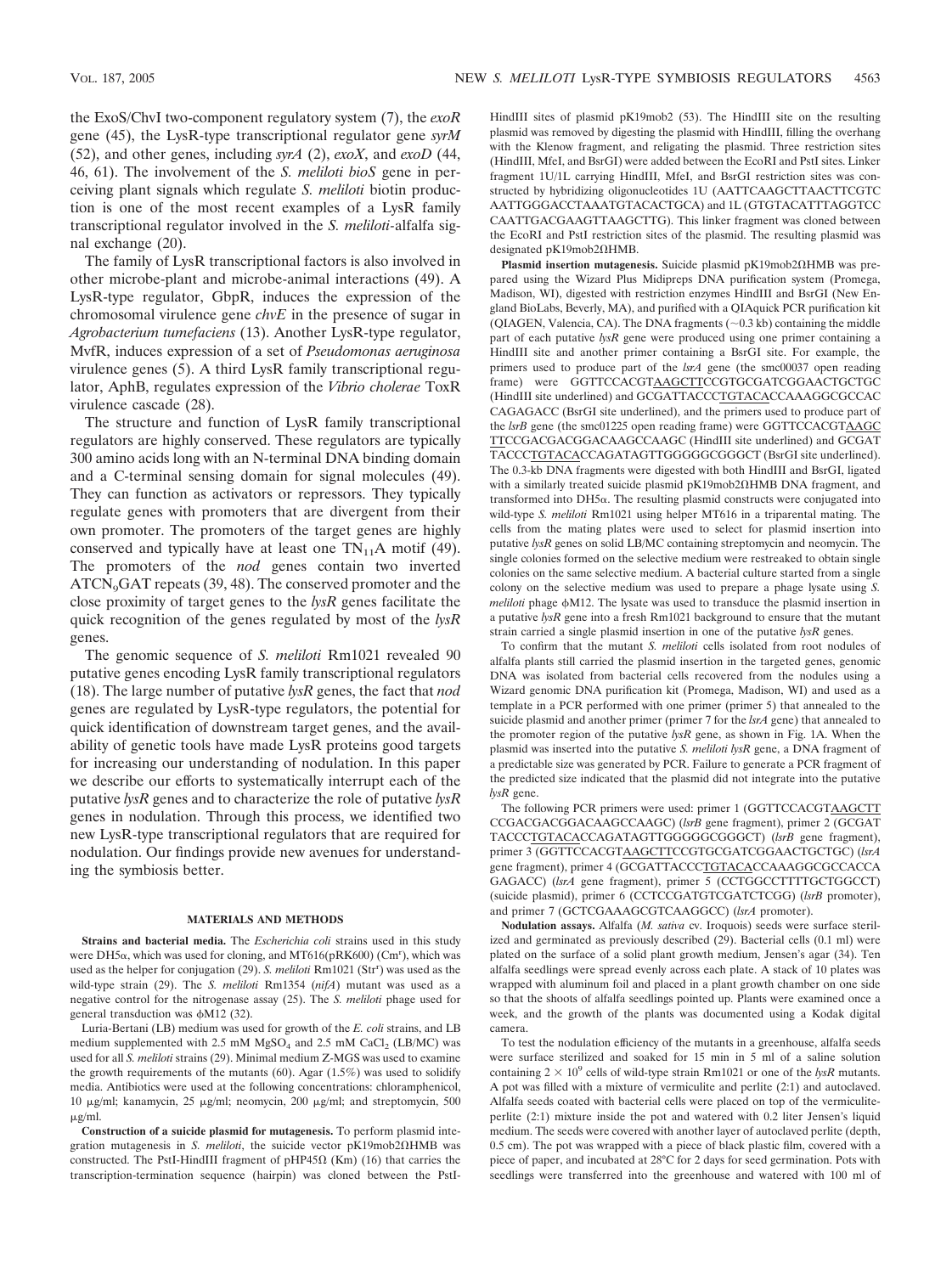

FIG. 1. Strategies for plasmid insertion mutagenesis and conformation of the insertion in the targeted gene. (A) Schematic representation of the location of the genomic and plasmid-borne genes before and after integration of the plasmid into the genome. The locations of primers used to amplify the middle parts of targeted genes and the junction between the targeted gene and the suicide plasmid are also indicated. (B) Agarose gel with a DNA size marker and DNA fragments amplified with different combinations of primers and genomic DNA. Lane A, primers for amplifying the junction of the *lsrA* gene and the inserted suicide plasmid mixed with genomic DNA from the *lsrA* mutant; lane B, primers for amplifying the junction of the *lsrA* gene and the inserted suicide plasmid mixed with genomic DNA from wild-type strain Rm1021; lane C, primers for amplifying the junction of the *lsrB* gene and the inserted suicide plasmid mixed with genomic DNA from the *lsrB1* mutant; lane D, primers for amplifying the junction of the *lsrB* gene and the inserted plasmid mixed with genomic DNA from strain Rm1021.

autoclaved Jensen's liquid medium every 3 days. The alfalfa plants in the pots were examined once a week, and the average height of the plants was determined.

**Nitrogenase assay.** Nitrogenase activity was analyzed using the  $C_2H_2$  reduction method (58). A gas chromatograph (type 102G; 220 V, 50 Hz, 1.5 kW; Shanghai Analytic Instrument Factory, Shanghai, China) was filled with PORAPAKN gas chromatography column packing material (Waters Associates Inc.). The volume of  $C_2H_2$  used was 1.5 ml for every reduction reaction, which was completed in 28 to 30 min. The amplifying ratios were 250 for  $C_2H_4$  and gas and 62.5 for  $C_2H_2$ (4). Typically, 10 root systems of alfalfa plants were first cleaned and then sealed in a glass test tube to determine the nitrogenase activities of the plants inoculated with different strains of *S. meliloti.*

**Nodule occupation assay.** To recover bacterial cells from nodules, nodules of the alfalfa plants inoculated with mutants were collected, surface sterilized, crushed, and plated on nonselective rich medium (29). Bacterial colonies on the nonselective medium were replica plated onto LB/MC with neomycin, which allowed only the cells with the plasmid insertion to grow. After replica plating, none of the wild-type colonies grew on the selective medium, while every colony formed by the two mutants recovered from the nodules grew on the selective medium.

**Detection of gene expression using RT-PCR.** Total RNA was collected from cells of *S. meliloti* Rm1021 and its mutants using an RNA extraction kit and RNAex reagent (Huashun Biotechnology Co., Ltd., Shanghai, China). Briefly, bacterial cells were collected and mixed with RNAex reagent, and then the RNA was extracted with chloroform. Total RNA was precipitated with isopropanol, washed with ethanol, dried, resuspended, and stored at  $-70^{\circ}$ C. Gene expression was measured by reverse transcription (RT)-PCR using an RT-PCR kit (TaKaRa Biotechnology, Dalian, China) according to the instructions of the manufacturer. The forward and reverse primers for the *lsrA* gene were 5'GGT TCACCTGAACGGATTGC3' and 5'CCGAGATCGACATCGGAGG3'; the forward and reverse primers for the *lsrB* gene were 5'CGACGATATAGTCCG GAAGC3' and 5'GCTCGAAAGCGTCAAGGCC3'; and the forward and reverse primers for the *rpsF* gene were 5'GGACCACGGTCGCCAAAC3' and 5'GACGCTCTCGTCGAGCAGTA3'.

## **RESULTS**

**Identifying putative** *lysR* **genes.** A total of 80 open reading frames were identified as possible genes coding for LysR-type transcriptional regulators by the Genome Sequence Project (18), and 92 putative *lysR* genes were identified in our lab using the SMART sequence analysis software provided online by the European Bioinformatics Institute. Further analysis of the 12

extra putative LysR proteins showed that 10 of them have helix-turn-helix DNA binding domains and typical LysR substrate binding domains, suggesting that they could be LysRtype transcriptional regulators. All 90 putative *lysR* genes (Table 1) were selected for further analysis using plasmid insertion mutagenesis.

**Mutagenizing the putative** *lysR* **genes***.* Each of the 90 putative *lysR* genes was mutagenized by targeted plasmid insertion. Suicide plasmid  $pK19 \text{mob2} \Omega$ HMB was specifically constructed to systematically mutagenize the putative *lysR* genes. To mutagenize a targeted putative *lysR* gene, a 0.3-kb DNA fragment containing the middle part of the *lysR* gene was generated by PCR and cloned directionally into suicide plasmid pK19mob2 HMB. The suicide plasmids carrying parts of putative *lysR* genes were conjugated into wild-type strain Rm1021. The Rm1021 cells with plasmids inserted into the putative *lysR* genes were selected on LB/MC with streptomycin and neomycin. A single colony was randomly selected for each of the putative mutations and purified by restreaking to obtain single colonies on the same selective medium. The mutagenized putative *lysR* gene in the mutant was retransduced into wild-type strain Rm1021 to regenerate the mutant. This ensured that the mutant had a single insertion mutation in its genome. Mutations in three open reading frames, smc00037, smc01225, and smc04224, were difficult to transduce to the wild-type background. The plasmid insertions in smc00037 and smc01225 were confirmed directly by PCR using appropriate primers as shown in Fig. 1. Mutations in all other open reading frames were successfully transduced into the wild-type background.

**Phenotypes of the free-living** *lysR* **mutants.** LysR transcriptional regulators are often involved in regulating the expression of genes involved in cellular metabolism and other cellular functions. All 90 *lysR* mutants were tested for growth on minimal medium Z-MGS and for the ability to swarm to screen out the LysR transcriptionally regulated genes that are involved in regulating the expression of genes required in free-living *S.*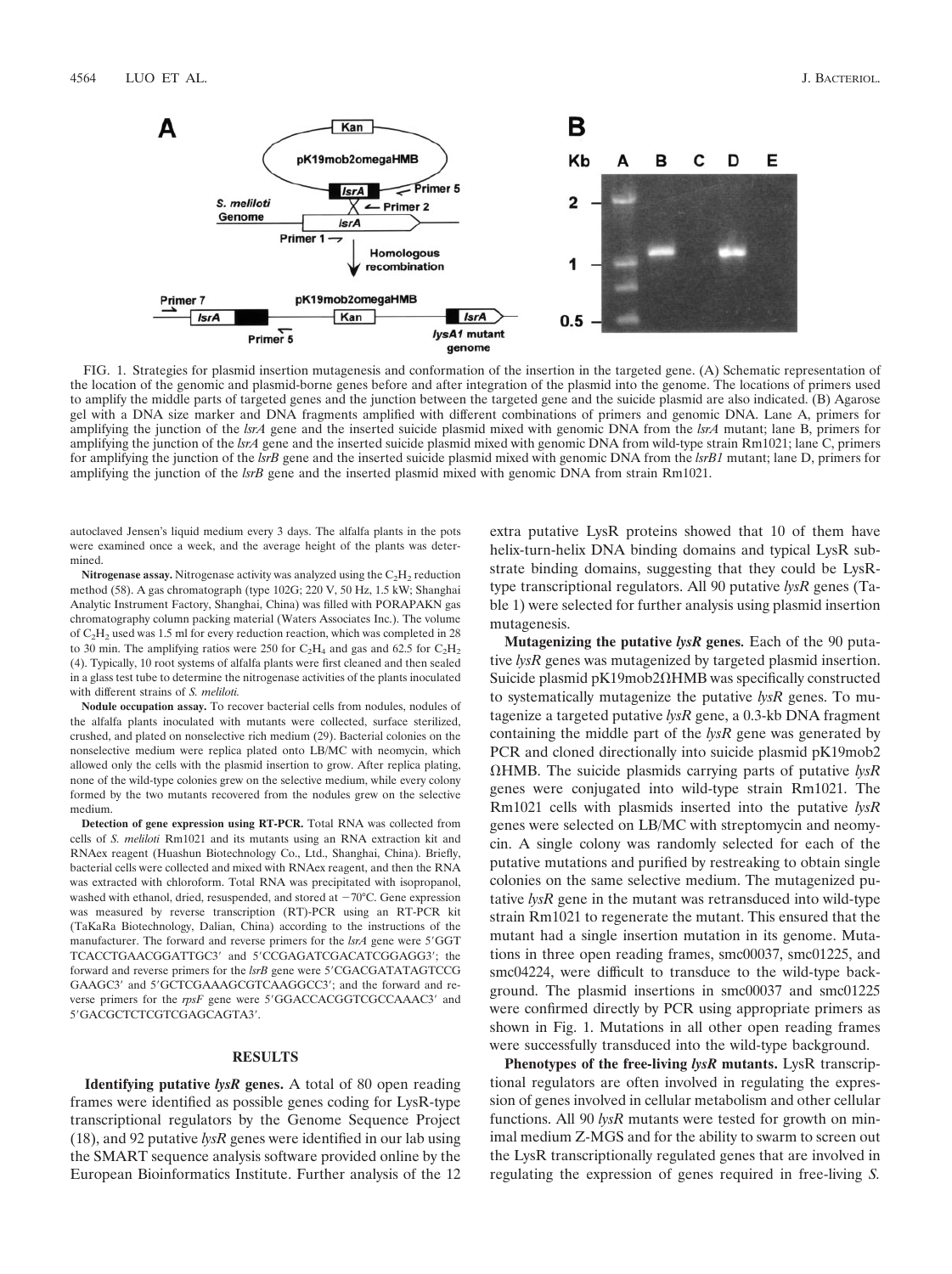TABLE 1. Phenotypes of the *lysR* mutants

| Strain<br>Gene<br>Strain<br>Gene<br>Pink<br>Pink<br>Plant<br>Growth<br>nodules<br>Growth<br>nodules<br>Swarming<br>Swarming<br>growth<br>$(\%)$<br>$(\%)$<br>$++++$<br>Rm1021<br>Wild type<br>$++$<br>100<br>$++++$<br>SMa0750<br>$+++$<br>81<br>$++$<br>18 <sup>a</sup><br>SMc00037<br>$+++$<br>$++$<br>lsrA<br>$\overline{\phantom{0}}$<br>SMa0985<br>$++++$<br>$++$<br>91<br>lsrB<br>45<br>$+/-$<br>SMc01225<br>$^{+}$<br>$^{+}$<br>81<br>SMa1387<br>$+++$<br>$++$<br>93<br>$+++$<br>SMc00275<br>$++++$<br>$++$<br>94<br>SMa1480<br>$+++$<br>$++$<br>SMc00283<br>$+++$<br>$++$<br>100<br>$+++$<br>89<br>SMa1493<br>$++++$<br>$++$<br>SMc00370<br>$++++$<br>$++$<br>100<br>$+++$<br>SMa1602<br>$++++$<br>96<br>SMc00504<br>$++++$<br>$++$<br>100<br>$+++$<br>$+++$<br>100<br>SMa1625<br>$++$<br>$+++$<br>$++++$<br>SMc00766<br>$++$<br>86<br>$++$<br>90<br>SMa1632<br>$++$<br>SMc00780<br>$+++$<br>$++$<br>100<br>$++++$<br>$++++$<br>85<br>SMa1720<br>$++$<br>SMc00818<br>$+++$<br>$++$<br>98<br>$+++$<br>SMa1736<br>$+++$<br>$++$<br>89<br>$++++$<br>$++$<br>91<br>$++++$<br>SMc00820<br>98<br>SMa1782<br>$++++$<br>$++$<br>100<br>SMc00831<br>$++++$<br>$++$<br>$+++$<br>83<br><b>SMa1828</b><br>$++++$<br>$++$<br>$+++$<br>SMc00929<br>$++$<br>100<br>$+++$<br>$+++$<br>88<br>SMa1893<br>$++$<br>$+++$<br>76<br>$++++$<br>SMc01092<br>$++$<br>SMa1933<br>$+++$<br>100<br>$++$<br>SMc01330<br>$+++$<br>$++$<br>96<br>$++++$<br>SMa1954<br>$+++$<br>$++$<br>97<br>SMc01570<br>$+++$<br>$++$<br>81<br>$+++$<br>89<br>SMa1956<br>$++++$<br>$++$<br>SMc01651<br>$++++$<br>$++$<br>100<br>$+++$<br>83<br>SMa1966<br>$++$<br>$++$<br>SMc01664<br>$++++$<br>$++$<br>77<br>$++++$<br>85<br>SMa1979<br>$^{+}$<br>$^{+}$<br>79<br>$+++$<br>$++++$<br>SMc01817<br>$++$<br>81<br>SMa1987<br>$++++$<br>$^{+}$<br>SMc01968<br>$+++$<br>91<br>$++++$<br>$++$<br>$++++$<br>100<br>SMa2014<br>$++$<br>$++++$<br>100<br>$+++$<br>SMc02030<br>$++$<br>SMa2015<br>$+++$<br>95<br>$++$<br>SMc02429<br>$++++$<br>$++$<br>100<br>$+++$<br>92<br>SMa2027<br>$++++$<br>$++$<br>90<br>SMc02523<br>$++++$<br>$++$<br>$+++$<br>SMa2107<br>98<br>$++++$<br>$++$<br>98<br>SMc02596<br>$+++$<br>$++$<br>$+++$<br>SMa2287<br>$+++$<br>94<br>$++$<br>$++++$<br>86<br>$++++$<br>SMc02893<br>$++$<br>SMa2293<br>$+++$<br>100<br>$++$<br>SMc02984<br>$+++$<br>$++$<br>84<br>$++++$<br>$++++$<br>SMa2341<br>$++$<br>100<br>SMc03122<br>$+++$<br>$++$<br>90<br>$+++$<br>SMb20004<br>$++++$<br>100<br>$++$<br>73<br>SMc03186<br>$++++$<br>$++$<br>$+++$<br>SMb20009<br>$++++$<br>$++$<br>100<br>$++$<br>94<br>$++++$<br>SMc03975<br>$+++$<br>SMb20123<br>$++++$<br>$++$<br>100<br>$+++$<br>$++++$<br>SMc04055<br>$++$<br>100<br>SMb20203<br>$++++$<br>100<br>$++$<br>SMc04163<br>$+++$<br>$++$<br>100<br>$+++$<br>SMb20211<br>$+++$<br>100<br>$++$<br>SMc04224<br>$+++$<br>$+++$<br>$++$<br>100<br>SMb20285<br>$+++$<br>100<br>$++$<br>SMc04315<br>$+++$<br>$++$<br>88<br>$+++$<br>SMb20494<br>$++++$<br>87<br>$++$<br>97<br>SMf00020<br>$++++$<br>$++$<br>$++++$<br>SMb20580<br>$++++$<br>$++$<br>100<br>$++++$<br>88<br>$++++$<br>SMa0039<br>$++$<br>$+++$<br>100<br>SMb20582<br>$++$<br>SMa0097<br>$+++$<br>$++$<br>$++++$<br>100<br>SMb20683<br>$++++$<br>88<br>$++$<br>SMa0179<br>$+++$<br>$++++$<br>$++$<br>100<br>SMb20715<br>$++++$<br>100<br>$++$<br>SMa0303<br>$++++$<br>$+++$<br>$++$<br>100<br>SMb20847<br>$+++$<br>$++$<br>100<br>SMa0307<br>$++++$<br>$++$<br>100<br>$+++$<br>SMb20870<br>$++++$<br>$++$<br>100<br>92<br>SMa0310<br>$++++$<br>$^{+}$<br>$+++$<br>SMb20896<br>$++++$<br>100<br>$++$<br>SMa0347<br>$++++$<br>$++$<br>100<br>$++++$<br>SMb21093<br>$+++$<br>$++$<br>100 |  | Free-living<br>phenotypes |  | Nodulation<br>phenotypes |  |  | Free-living<br>phenotypes |  | Nodulation<br>phenotypes |                  |
|------------------------------------------------------------------------------------------------------------------------------------------------------------------------------------------------------------------------------------------------------------------------------------------------------------------------------------------------------------------------------------------------------------------------------------------------------------------------------------------------------------------------------------------------------------------------------------------------------------------------------------------------------------------------------------------------------------------------------------------------------------------------------------------------------------------------------------------------------------------------------------------------------------------------------------------------------------------------------------------------------------------------------------------------------------------------------------------------------------------------------------------------------------------------------------------------------------------------------------------------------------------------------------------------------------------------------------------------------------------------------------------------------------------------------------------------------------------------------------------------------------------------------------------------------------------------------------------------------------------------------------------------------------------------------------------------------------------------------------------------------------------------------------------------------------------------------------------------------------------------------------------------------------------------------------------------------------------------------------------------------------------------------------------------------------------------------------------------------------------------------------------------------------------------------------------------------------------------------------------------------------------------------------------------------------------------------------------------------------------------------------------------------------------------------------------------------------------------------------------------------------------------------------------------------------------------------------------------------------------------------------------------------------------------------------------------------------------------------------------------------------------------------------------------------------------------------------------------------------------------------------------------------------------------------------------------------------------------------------------------------------------------------------------------------------------------------------------------------------------------------------------------------------------------------------------------------------------------------------------------------------------------------------------------------------------------------------------------------------------------------------------------------------------------------------------------------------------------------------------------------------------------------------------------------------------------------------------------------------------------------------------------------------------|--|---------------------------|--|--------------------------|--|--|---------------------------|--|--------------------------|------------------|
|                                                                                                                                                                                                                                                                                                                                                                                                                                                                                                                                                                                                                                                                                                                                                                                                                                                                                                                                                                                                                                                                                                                                                                                                                                                                                                                                                                                                                                                                                                                                                                                                                                                                                                                                                                                                                                                                                                                                                                                                                                                                                                                                                                                                                                                                                                                                                                                                                                                                                                                                                                                                                                                                                                                                                                                                                                                                                                                                                                                                                                                                                                                                                                                                                                                                                                                                                                                                                                                                                                                                                                                                                                                                  |  |                           |  |                          |  |  |                           |  |                          | Plant<br>growth  |
|                                                                                                                                                                                                                                                                                                                                                                                                                                                                                                                                                                                                                                                                                                                                                                                                                                                                                                                                                                                                                                                                                                                                                                                                                                                                                                                                                                                                                                                                                                                                                                                                                                                                                                                                                                                                                                                                                                                                                                                                                                                                                                                                                                                                                                                                                                                                                                                                                                                                                                                                                                                                                                                                                                                                                                                                                                                                                                                                                                                                                                                                                                                                                                                                                                                                                                                                                                                                                                                                                                                                                                                                                                                                  |  |                           |  |                          |  |  |                           |  |                          | $+++$            |
|                                                                                                                                                                                                                                                                                                                                                                                                                                                                                                                                                                                                                                                                                                                                                                                                                                                                                                                                                                                                                                                                                                                                                                                                                                                                                                                                                                                                                                                                                                                                                                                                                                                                                                                                                                                                                                                                                                                                                                                                                                                                                                                                                                                                                                                                                                                                                                                                                                                                                                                                                                                                                                                                                                                                                                                                                                                                                                                                                                                                                                                                                                                                                                                                                                                                                                                                                                                                                                                                                                                                                                                                                                                                  |  |                           |  |                          |  |  |                           |  |                          | $++++$           |
|                                                                                                                                                                                                                                                                                                                                                                                                                                                                                                                                                                                                                                                                                                                                                                                                                                                                                                                                                                                                                                                                                                                                                                                                                                                                                                                                                                                                                                                                                                                                                                                                                                                                                                                                                                                                                                                                                                                                                                                                                                                                                                                                                                                                                                                                                                                                                                                                                                                                                                                                                                                                                                                                                                                                                                                                                                                                                                                                                                                                                                                                                                                                                                                                                                                                                                                                                                                                                                                                                                                                                                                                                                                                  |  |                           |  |                          |  |  |                           |  |                          | $+++$            |
|                                                                                                                                                                                                                                                                                                                                                                                                                                                                                                                                                                                                                                                                                                                                                                                                                                                                                                                                                                                                                                                                                                                                                                                                                                                                                                                                                                                                                                                                                                                                                                                                                                                                                                                                                                                                                                                                                                                                                                                                                                                                                                                                                                                                                                                                                                                                                                                                                                                                                                                                                                                                                                                                                                                                                                                                                                                                                                                                                                                                                                                                                                                                                                                                                                                                                                                                                                                                                                                                                                                                                                                                                                                                  |  |                           |  |                          |  |  |                           |  |                          | $+++$            |
|                                                                                                                                                                                                                                                                                                                                                                                                                                                                                                                                                                                                                                                                                                                                                                                                                                                                                                                                                                                                                                                                                                                                                                                                                                                                                                                                                                                                                                                                                                                                                                                                                                                                                                                                                                                                                                                                                                                                                                                                                                                                                                                                                                                                                                                                                                                                                                                                                                                                                                                                                                                                                                                                                                                                                                                                                                                                                                                                                                                                                                                                                                                                                                                                                                                                                                                                                                                                                                                                                                                                                                                                                                                                  |  |                           |  |                          |  |  |                           |  |                          | $++++$           |
|                                                                                                                                                                                                                                                                                                                                                                                                                                                                                                                                                                                                                                                                                                                                                                                                                                                                                                                                                                                                                                                                                                                                                                                                                                                                                                                                                                                                                                                                                                                                                                                                                                                                                                                                                                                                                                                                                                                                                                                                                                                                                                                                                                                                                                                                                                                                                                                                                                                                                                                                                                                                                                                                                                                                                                                                                                                                                                                                                                                                                                                                                                                                                                                                                                                                                                                                                                                                                                                                                                                                                                                                                                                                  |  |                           |  |                          |  |  |                           |  |                          | $+++$            |
|                                                                                                                                                                                                                                                                                                                                                                                                                                                                                                                                                                                                                                                                                                                                                                                                                                                                                                                                                                                                                                                                                                                                                                                                                                                                                                                                                                                                                                                                                                                                                                                                                                                                                                                                                                                                                                                                                                                                                                                                                                                                                                                                                                                                                                                                                                                                                                                                                                                                                                                                                                                                                                                                                                                                                                                                                                                                                                                                                                                                                                                                                                                                                                                                                                                                                                                                                                                                                                                                                                                                                                                                                                                                  |  |                           |  |                          |  |  |                           |  |                          | $+++$            |
|                                                                                                                                                                                                                                                                                                                                                                                                                                                                                                                                                                                                                                                                                                                                                                                                                                                                                                                                                                                                                                                                                                                                                                                                                                                                                                                                                                                                                                                                                                                                                                                                                                                                                                                                                                                                                                                                                                                                                                                                                                                                                                                                                                                                                                                                                                                                                                                                                                                                                                                                                                                                                                                                                                                                                                                                                                                                                                                                                                                                                                                                                                                                                                                                                                                                                                                                                                                                                                                                                                                                                                                                                                                                  |  |                           |  |                          |  |  |                           |  |                          | $+ + +$          |
|                                                                                                                                                                                                                                                                                                                                                                                                                                                                                                                                                                                                                                                                                                                                                                                                                                                                                                                                                                                                                                                                                                                                                                                                                                                                                                                                                                                                                                                                                                                                                                                                                                                                                                                                                                                                                                                                                                                                                                                                                                                                                                                                                                                                                                                                                                                                                                                                                                                                                                                                                                                                                                                                                                                                                                                                                                                                                                                                                                                                                                                                                                                                                                                                                                                                                                                                                                                                                                                                                                                                                                                                                                                                  |  |                           |  |                          |  |  |                           |  |                          | $++++$           |
|                                                                                                                                                                                                                                                                                                                                                                                                                                                                                                                                                                                                                                                                                                                                                                                                                                                                                                                                                                                                                                                                                                                                                                                                                                                                                                                                                                                                                                                                                                                                                                                                                                                                                                                                                                                                                                                                                                                                                                                                                                                                                                                                                                                                                                                                                                                                                                                                                                                                                                                                                                                                                                                                                                                                                                                                                                                                                                                                                                                                                                                                                                                                                                                                                                                                                                                                                                                                                                                                                                                                                                                                                                                                  |  |                           |  |                          |  |  |                           |  |                          | $+++$            |
|                                                                                                                                                                                                                                                                                                                                                                                                                                                                                                                                                                                                                                                                                                                                                                                                                                                                                                                                                                                                                                                                                                                                                                                                                                                                                                                                                                                                                                                                                                                                                                                                                                                                                                                                                                                                                                                                                                                                                                                                                                                                                                                                                                                                                                                                                                                                                                                                                                                                                                                                                                                                                                                                                                                                                                                                                                                                                                                                                                                                                                                                                                                                                                                                                                                                                                                                                                                                                                                                                                                                                                                                                                                                  |  |                           |  |                          |  |  |                           |  |                          | $++++$           |
|                                                                                                                                                                                                                                                                                                                                                                                                                                                                                                                                                                                                                                                                                                                                                                                                                                                                                                                                                                                                                                                                                                                                                                                                                                                                                                                                                                                                                                                                                                                                                                                                                                                                                                                                                                                                                                                                                                                                                                                                                                                                                                                                                                                                                                                                                                                                                                                                                                                                                                                                                                                                                                                                                                                                                                                                                                                                                                                                                                                                                                                                                                                                                                                                                                                                                                                                                                                                                                                                                                                                                                                                                                                                  |  |                           |  |                          |  |  |                           |  |                          | $++++$           |
|                                                                                                                                                                                                                                                                                                                                                                                                                                                                                                                                                                                                                                                                                                                                                                                                                                                                                                                                                                                                                                                                                                                                                                                                                                                                                                                                                                                                                                                                                                                                                                                                                                                                                                                                                                                                                                                                                                                                                                                                                                                                                                                                                                                                                                                                                                                                                                                                                                                                                                                                                                                                                                                                                                                                                                                                                                                                                                                                                                                                                                                                                                                                                                                                                                                                                                                                                                                                                                                                                                                                                                                                                                                                  |  |                           |  |                          |  |  |                           |  |                          | $+++$            |
|                                                                                                                                                                                                                                                                                                                                                                                                                                                                                                                                                                                                                                                                                                                                                                                                                                                                                                                                                                                                                                                                                                                                                                                                                                                                                                                                                                                                                                                                                                                                                                                                                                                                                                                                                                                                                                                                                                                                                                                                                                                                                                                                                                                                                                                                                                                                                                                                                                                                                                                                                                                                                                                                                                                                                                                                                                                                                                                                                                                                                                                                                                                                                                                                                                                                                                                                                                                                                                                                                                                                                                                                                                                                  |  |                           |  |                          |  |  |                           |  |                          | $+++$            |
|                                                                                                                                                                                                                                                                                                                                                                                                                                                                                                                                                                                                                                                                                                                                                                                                                                                                                                                                                                                                                                                                                                                                                                                                                                                                                                                                                                                                                                                                                                                                                                                                                                                                                                                                                                                                                                                                                                                                                                                                                                                                                                                                                                                                                                                                                                                                                                                                                                                                                                                                                                                                                                                                                                                                                                                                                                                                                                                                                                                                                                                                                                                                                                                                                                                                                                                                                                                                                                                                                                                                                                                                                                                                  |  |                           |  |                          |  |  |                           |  |                          | $++++$           |
|                                                                                                                                                                                                                                                                                                                                                                                                                                                                                                                                                                                                                                                                                                                                                                                                                                                                                                                                                                                                                                                                                                                                                                                                                                                                                                                                                                                                                                                                                                                                                                                                                                                                                                                                                                                                                                                                                                                                                                                                                                                                                                                                                                                                                                                                                                                                                                                                                                                                                                                                                                                                                                                                                                                                                                                                                                                                                                                                                                                                                                                                                                                                                                                                                                                                                                                                                                                                                                                                                                                                                                                                                                                                  |  |                           |  |                          |  |  |                           |  |                          | $+++$            |
|                                                                                                                                                                                                                                                                                                                                                                                                                                                                                                                                                                                                                                                                                                                                                                                                                                                                                                                                                                                                                                                                                                                                                                                                                                                                                                                                                                                                                                                                                                                                                                                                                                                                                                                                                                                                                                                                                                                                                                                                                                                                                                                                                                                                                                                                                                                                                                                                                                                                                                                                                                                                                                                                                                                                                                                                                                                                                                                                                                                                                                                                                                                                                                                                                                                                                                                                                                                                                                                                                                                                                                                                                                                                  |  |                           |  |                          |  |  |                           |  |                          | $++++$           |
|                                                                                                                                                                                                                                                                                                                                                                                                                                                                                                                                                                                                                                                                                                                                                                                                                                                                                                                                                                                                                                                                                                                                                                                                                                                                                                                                                                                                                                                                                                                                                                                                                                                                                                                                                                                                                                                                                                                                                                                                                                                                                                                                                                                                                                                                                                                                                                                                                                                                                                                                                                                                                                                                                                                                                                                                                                                                                                                                                                                                                                                                                                                                                                                                                                                                                                                                                                                                                                                                                                                                                                                                                                                                  |  |                           |  |                          |  |  |                           |  |                          | $++++$           |
|                                                                                                                                                                                                                                                                                                                                                                                                                                                                                                                                                                                                                                                                                                                                                                                                                                                                                                                                                                                                                                                                                                                                                                                                                                                                                                                                                                                                                                                                                                                                                                                                                                                                                                                                                                                                                                                                                                                                                                                                                                                                                                                                                                                                                                                                                                                                                                                                                                                                                                                                                                                                                                                                                                                                                                                                                                                                                                                                                                                                                                                                                                                                                                                                                                                                                                                                                                                                                                                                                                                                                                                                                                                                  |  |                           |  |                          |  |  |                           |  |                          | $++++$           |
|                                                                                                                                                                                                                                                                                                                                                                                                                                                                                                                                                                                                                                                                                                                                                                                                                                                                                                                                                                                                                                                                                                                                                                                                                                                                                                                                                                                                                                                                                                                                                                                                                                                                                                                                                                                                                                                                                                                                                                                                                                                                                                                                                                                                                                                                                                                                                                                                                                                                                                                                                                                                                                                                                                                                                                                                                                                                                                                                                                                                                                                                                                                                                                                                                                                                                                                                                                                                                                                                                                                                                                                                                                                                  |  |                           |  |                          |  |  |                           |  |                          | $+++$            |
|                                                                                                                                                                                                                                                                                                                                                                                                                                                                                                                                                                                                                                                                                                                                                                                                                                                                                                                                                                                                                                                                                                                                                                                                                                                                                                                                                                                                                                                                                                                                                                                                                                                                                                                                                                                                                                                                                                                                                                                                                                                                                                                                                                                                                                                                                                                                                                                                                                                                                                                                                                                                                                                                                                                                                                                                                                                                                                                                                                                                                                                                                                                                                                                                                                                                                                                                                                                                                                                                                                                                                                                                                                                                  |  |                           |  |                          |  |  |                           |  |                          | $+++$            |
|                                                                                                                                                                                                                                                                                                                                                                                                                                                                                                                                                                                                                                                                                                                                                                                                                                                                                                                                                                                                                                                                                                                                                                                                                                                                                                                                                                                                                                                                                                                                                                                                                                                                                                                                                                                                                                                                                                                                                                                                                                                                                                                                                                                                                                                                                                                                                                                                                                                                                                                                                                                                                                                                                                                                                                                                                                                                                                                                                                                                                                                                                                                                                                                                                                                                                                                                                                                                                                                                                                                                                                                                                                                                  |  |                           |  |                          |  |  |                           |  |                          | $+ + +$          |
|                                                                                                                                                                                                                                                                                                                                                                                                                                                                                                                                                                                                                                                                                                                                                                                                                                                                                                                                                                                                                                                                                                                                                                                                                                                                                                                                                                                                                                                                                                                                                                                                                                                                                                                                                                                                                                                                                                                                                                                                                                                                                                                                                                                                                                                                                                                                                                                                                                                                                                                                                                                                                                                                                                                                                                                                                                                                                                                                                                                                                                                                                                                                                                                                                                                                                                                                                                                                                                                                                                                                                                                                                                                                  |  |                           |  |                          |  |  |                           |  |                          | $++++$           |
|                                                                                                                                                                                                                                                                                                                                                                                                                                                                                                                                                                                                                                                                                                                                                                                                                                                                                                                                                                                                                                                                                                                                                                                                                                                                                                                                                                                                                                                                                                                                                                                                                                                                                                                                                                                                                                                                                                                                                                                                                                                                                                                                                                                                                                                                                                                                                                                                                                                                                                                                                                                                                                                                                                                                                                                                                                                                                                                                                                                                                                                                                                                                                                                                                                                                                                                                                                                                                                                                                                                                                                                                                                                                  |  |                           |  |                          |  |  |                           |  |                          | $+++$            |
|                                                                                                                                                                                                                                                                                                                                                                                                                                                                                                                                                                                                                                                                                                                                                                                                                                                                                                                                                                                                                                                                                                                                                                                                                                                                                                                                                                                                                                                                                                                                                                                                                                                                                                                                                                                                                                                                                                                                                                                                                                                                                                                                                                                                                                                                                                                                                                                                                                                                                                                                                                                                                                                                                                                                                                                                                                                                                                                                                                                                                                                                                                                                                                                                                                                                                                                                                                                                                                                                                                                                                                                                                                                                  |  |                           |  |                          |  |  |                           |  |                          | $++++$           |
|                                                                                                                                                                                                                                                                                                                                                                                                                                                                                                                                                                                                                                                                                                                                                                                                                                                                                                                                                                                                                                                                                                                                                                                                                                                                                                                                                                                                                                                                                                                                                                                                                                                                                                                                                                                                                                                                                                                                                                                                                                                                                                                                                                                                                                                                                                                                                                                                                                                                                                                                                                                                                                                                                                                                                                                                                                                                                                                                                                                                                                                                                                                                                                                                                                                                                                                                                                                                                                                                                                                                                                                                                                                                  |  |                           |  |                          |  |  |                           |  |                          | $++++$           |
|                                                                                                                                                                                                                                                                                                                                                                                                                                                                                                                                                                                                                                                                                                                                                                                                                                                                                                                                                                                                                                                                                                                                                                                                                                                                                                                                                                                                                                                                                                                                                                                                                                                                                                                                                                                                                                                                                                                                                                                                                                                                                                                                                                                                                                                                                                                                                                                                                                                                                                                                                                                                                                                                                                                                                                                                                                                                                                                                                                                                                                                                                                                                                                                                                                                                                                                                                                                                                                                                                                                                                                                                                                                                  |  |                           |  |                          |  |  |                           |  |                          | $++++$<br>$++++$ |
|                                                                                                                                                                                                                                                                                                                                                                                                                                                                                                                                                                                                                                                                                                                                                                                                                                                                                                                                                                                                                                                                                                                                                                                                                                                                                                                                                                                                                                                                                                                                                                                                                                                                                                                                                                                                                                                                                                                                                                                                                                                                                                                                                                                                                                                                                                                                                                                                                                                                                                                                                                                                                                                                                                                                                                                                                                                                                                                                                                                                                                                                                                                                                                                                                                                                                                                                                                                                                                                                                                                                                                                                                                                                  |  |                           |  |                          |  |  |                           |  |                          | $+ + +$          |
|                                                                                                                                                                                                                                                                                                                                                                                                                                                                                                                                                                                                                                                                                                                                                                                                                                                                                                                                                                                                                                                                                                                                                                                                                                                                                                                                                                                                                                                                                                                                                                                                                                                                                                                                                                                                                                                                                                                                                                                                                                                                                                                                                                                                                                                                                                                                                                                                                                                                                                                                                                                                                                                                                                                                                                                                                                                                                                                                                                                                                                                                                                                                                                                                                                                                                                                                                                                                                                                                                                                                                                                                                                                                  |  |                           |  |                          |  |  |                           |  |                          | $++++$           |
|                                                                                                                                                                                                                                                                                                                                                                                                                                                                                                                                                                                                                                                                                                                                                                                                                                                                                                                                                                                                                                                                                                                                                                                                                                                                                                                                                                                                                                                                                                                                                                                                                                                                                                                                                                                                                                                                                                                                                                                                                                                                                                                                                                                                                                                                                                                                                                                                                                                                                                                                                                                                                                                                                                                                                                                                                                                                                                                                                                                                                                                                                                                                                                                                                                                                                                                                                                                                                                                                                                                                                                                                                                                                  |  |                           |  |                          |  |  |                           |  |                          | $+++$            |
|                                                                                                                                                                                                                                                                                                                                                                                                                                                                                                                                                                                                                                                                                                                                                                                                                                                                                                                                                                                                                                                                                                                                                                                                                                                                                                                                                                                                                                                                                                                                                                                                                                                                                                                                                                                                                                                                                                                                                                                                                                                                                                                                                                                                                                                                                                                                                                                                                                                                                                                                                                                                                                                                                                                                                                                                                                                                                                                                                                                                                                                                                                                                                                                                                                                                                                                                                                                                                                                                                                                                                                                                                                                                  |  |                           |  |                          |  |  |                           |  |                          | $++++$           |
|                                                                                                                                                                                                                                                                                                                                                                                                                                                                                                                                                                                                                                                                                                                                                                                                                                                                                                                                                                                                                                                                                                                                                                                                                                                                                                                                                                                                                                                                                                                                                                                                                                                                                                                                                                                                                                                                                                                                                                                                                                                                                                                                                                                                                                                                                                                                                                                                                                                                                                                                                                                                                                                                                                                                                                                                                                                                                                                                                                                                                                                                                                                                                                                                                                                                                                                                                                                                                                                                                                                                                                                                                                                                  |  |                           |  |                          |  |  |                           |  |                          | $++++$           |
|                                                                                                                                                                                                                                                                                                                                                                                                                                                                                                                                                                                                                                                                                                                                                                                                                                                                                                                                                                                                                                                                                                                                                                                                                                                                                                                                                                                                                                                                                                                                                                                                                                                                                                                                                                                                                                                                                                                                                                                                                                                                                                                                                                                                                                                                                                                                                                                                                                                                                                                                                                                                                                                                                                                                                                                                                                                                                                                                                                                                                                                                                                                                                                                                                                                                                                                                                                                                                                                                                                                                                                                                                                                                  |  |                           |  |                          |  |  |                           |  |                          | $+ + +$          |
|                                                                                                                                                                                                                                                                                                                                                                                                                                                                                                                                                                                                                                                                                                                                                                                                                                                                                                                                                                                                                                                                                                                                                                                                                                                                                                                                                                                                                                                                                                                                                                                                                                                                                                                                                                                                                                                                                                                                                                                                                                                                                                                                                                                                                                                                                                                                                                                                                                                                                                                                                                                                                                                                                                                                                                                                                                                                                                                                                                                                                                                                                                                                                                                                                                                                                                                                                                                                                                                                                                                                                                                                                                                                  |  |                           |  |                          |  |  |                           |  |                          | $++++$           |
|                                                                                                                                                                                                                                                                                                                                                                                                                                                                                                                                                                                                                                                                                                                                                                                                                                                                                                                                                                                                                                                                                                                                                                                                                                                                                                                                                                                                                                                                                                                                                                                                                                                                                                                                                                                                                                                                                                                                                                                                                                                                                                                                                                                                                                                                                                                                                                                                                                                                                                                                                                                                                                                                                                                                                                                                                                                                                                                                                                                                                                                                                                                                                                                                                                                                                                                                                                                                                                                                                                                                                                                                                                                                  |  |                           |  |                          |  |  |                           |  |                          | $+ + +$          |
|                                                                                                                                                                                                                                                                                                                                                                                                                                                                                                                                                                                                                                                                                                                                                                                                                                                                                                                                                                                                                                                                                                                                                                                                                                                                                                                                                                                                                                                                                                                                                                                                                                                                                                                                                                                                                                                                                                                                                                                                                                                                                                                                                                                                                                                                                                                                                                                                                                                                                                                                                                                                                                                                                                                                                                                                                                                                                                                                                                                                                                                                                                                                                                                                                                                                                                                                                                                                                                                                                                                                                                                                                                                                  |  |                           |  |                          |  |  |                           |  |                          | $++++$           |
|                                                                                                                                                                                                                                                                                                                                                                                                                                                                                                                                                                                                                                                                                                                                                                                                                                                                                                                                                                                                                                                                                                                                                                                                                                                                                                                                                                                                                                                                                                                                                                                                                                                                                                                                                                                                                                                                                                                                                                                                                                                                                                                                                                                                                                                                                                                                                                                                                                                                                                                                                                                                                                                                                                                                                                                                                                                                                                                                                                                                                                                                                                                                                                                                                                                                                                                                                                                                                                                                                                                                                                                                                                                                  |  |                           |  |                          |  |  |                           |  |                          | $+++$            |
|                                                                                                                                                                                                                                                                                                                                                                                                                                                                                                                                                                                                                                                                                                                                                                                                                                                                                                                                                                                                                                                                                                                                                                                                                                                                                                                                                                                                                                                                                                                                                                                                                                                                                                                                                                                                                                                                                                                                                                                                                                                                                                                                                                                                                                                                                                                                                                                                                                                                                                                                                                                                                                                                                                                                                                                                                                                                                                                                                                                                                                                                                                                                                                                                                                                                                                                                                                                                                                                                                                                                                                                                                                                                  |  |                           |  |                          |  |  |                           |  |                          | $++++$           |
|                                                                                                                                                                                                                                                                                                                                                                                                                                                                                                                                                                                                                                                                                                                                                                                                                                                                                                                                                                                                                                                                                                                                                                                                                                                                                                                                                                                                                                                                                                                                                                                                                                                                                                                                                                                                                                                                                                                                                                                                                                                                                                                                                                                                                                                                                                                                                                                                                                                                                                                                                                                                                                                                                                                                                                                                                                                                                                                                                                                                                                                                                                                                                                                                                                                                                                                                                                                                                                                                                                                                                                                                                                                                  |  |                           |  |                          |  |  |                           |  |                          | $++++$           |
|                                                                                                                                                                                                                                                                                                                                                                                                                                                                                                                                                                                                                                                                                                                                                                                                                                                                                                                                                                                                                                                                                                                                                                                                                                                                                                                                                                                                                                                                                                                                                                                                                                                                                                                                                                                                                                                                                                                                                                                                                                                                                                                                                                                                                                                                                                                                                                                                                                                                                                                                                                                                                                                                                                                                                                                                                                                                                                                                                                                                                                                                                                                                                                                                                                                                                                                                                                                                                                                                                                                                                                                                                                                                  |  |                           |  |                          |  |  |                           |  |                          | $+ + +$          |
| SMa0353<br>$++$<br>80<br>$++++$<br>$++$<br>$+++$<br>100<br>SMb21180<br>$++$                                                                                                                                                                                                                                                                                                                                                                                                                                                                                                                                                                                                                                                                                                                                                                                                                                                                                                                                                                                                                                                                                                                                                                                                                                                                                                                                                                                                                                                                                                                                                                                                                                                                                                                                                                                                                                                                                                                                                                                                                                                                                                                                                                                                                                                                                                                                                                                                                                                                                                                                                                                                                                                                                                                                                                                                                                                                                                                                                                                                                                                                                                                                                                                                                                                                                                                                                                                                                                                                                                                                                                                      |  |                           |  |                          |  |  |                           |  |                          | $++++$           |
| SMa0355<br>$+++$<br>$++$<br>92<br>$+++$<br>SMb21291<br>$++++$<br>$++$<br>100                                                                                                                                                                                                                                                                                                                                                                                                                                                                                                                                                                                                                                                                                                                                                                                                                                                                                                                                                                                                                                                                                                                                                                                                                                                                                                                                                                                                                                                                                                                                                                                                                                                                                                                                                                                                                                                                                                                                                                                                                                                                                                                                                                                                                                                                                                                                                                                                                                                                                                                                                                                                                                                                                                                                                                                                                                                                                                                                                                                                                                                                                                                                                                                                                                                                                                                                                                                                                                                                                                                                                                                     |  |                           |  |                          |  |  |                           |  |                          | $++++$           |
| SMa0372<br>$+++$<br>79<br>$+++$<br>$++$<br>SMb21434<br>$++++$<br>100<br>$++$                                                                                                                                                                                                                                                                                                                                                                                                                                                                                                                                                                                                                                                                                                                                                                                                                                                                                                                                                                                                                                                                                                                                                                                                                                                                                                                                                                                                                                                                                                                                                                                                                                                                                                                                                                                                                                                                                                                                                                                                                                                                                                                                                                                                                                                                                                                                                                                                                                                                                                                                                                                                                                                                                                                                                                                                                                                                                                                                                                                                                                                                                                                                                                                                                                                                                                                                                                                                                                                                                                                                                                                     |  |                           |  |                          |  |  |                           |  |                          | $++++$           |
| SMa0498<br>84<br>$^{+}$<br>$\! + \!\!\!\!$<br>$++++$<br>SMb21535<br>100<br>$++++$<br>$++$                                                                                                                                                                                                                                                                                                                                                                                                                                                                                                                                                                                                                                                                                                                                                                                                                                                                                                                                                                                                                                                                                                                                                                                                                                                                                                                                                                                                                                                                                                                                                                                                                                                                                                                                                                                                                                                                                                                                                                                                                                                                                                                                                                                                                                                                                                                                                                                                                                                                                                                                                                                                                                                                                                                                                                                                                                                                                                                                                                                                                                                                                                                                                                                                                                                                                                                                                                                                                                                                                                                                                                        |  |                           |  |                          |  |  |                           |  |                          | $++++$           |
| 78<br>SMa0557<br>$+++$<br>$^{+}$<br>$+++$                                                                                                                                                                                                                                                                                                                                                                                                                                                                                                                                                                                                                                                                                                                                                                                                                                                                                                                                                                                                                                                                                                                                                                                                                                                                                                                                                                                                                                                                                                                                                                                                                                                                                                                                                                                                                                                                                                                                                                                                                                                                                                                                                                                                                                                                                                                                                                                                                                                                                                                                                                                                                                                                                                                                                                                                                                                                                                                                                                                                                                                                                                                                                                                                                                                                                                                                                                                                                                                                                                                                                                                                                        |  |                           |  |                          |  |  |                           |  |                          |                  |

*<sup>a</sup>* In the alfalfa plants inoculated with the *lsrA1* mutant about 18% of the nodules were slightly pink, which was very different from the pink nodules on plants inoculated with Rm1021.

*meliloti* cells. All 90 *lysR* mutants were able to grow on rich medium (LB/MC) as well as wild-type strain Rm1021. On the minimal growth medium (Z-MGS), five mutants, SMc01225, SMa0353, SMa0498, SMa1632, and SMa1979, formed smaller colonies than Rm1021 formed and took a longer time to form saturated liquid batch cultures, suggesting that they grew more slowly than the wild-type strain in minimal medium.

The motility of rhizobial cells often influences their nodulation efficiency. All 90 *lysR* mutants were examined on swarm plates with rich medium (LB/MC with 0.3% agar) using the wild type as a control. Mutants SMc01225, SMa0498, and SMa1979, which grew more slowly on minimal medium, also formed smaller colonies than wild-type strain Rm1021. Four other mutants, SMa0310, SMa0557, SMa1602, and SMa1987, formed colonies smaller than wild-type colonies on swarm plates, although they grew as fast as the wild-type strain on minimal medium. The other 81 *lysR* mutants formed colonies whose sizes were similar to the sizes of colonies formed by the wild-type strain. These results suggest that some of the LysR regulators might influence cell motility either directly or indirectly.

**Symbiotic phenotypes of the putative** *lysR* **mutants.** Each of the 90 *lysR* mutants was used to inoculate 10 alfalfa plants growing in a square petri dish. After 3 weeks, the alfalfa plants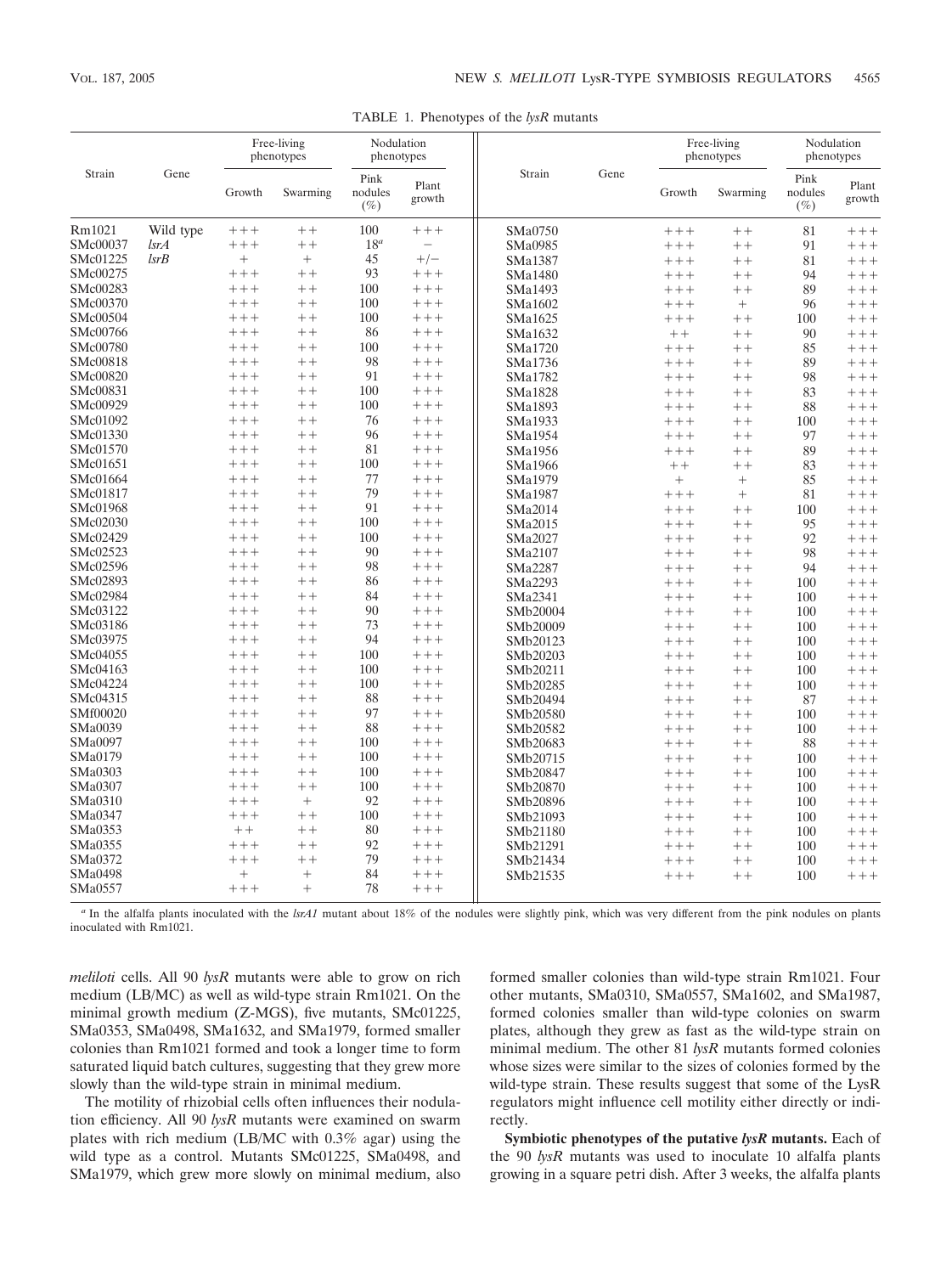that were not inoculated with any *S. meliloti* cells were short and turning yellow. The alfalfa plants that were inoculated with Rm1021 were tall and green. The alfalfa plants inoculated with the *lysR* mutant SMc00037 were short and turning yellow just like the alfalfa plants that were not inoculated with any bacterial cells. Most of the alfalfa plants inoculated with the SMc01225 mutant were short and light green and showed signs of nitrogen deficiency, although the height of a few plants was close to 50% of the height of the plants inoculated with wildtype strain Rm1021 (Fig. 2). The alfalfa plants inoculated with all other *lysR* mutants were tall and green and therefore had established an efficient symbiosis.

The alfalfa plants that were not inoculated with any bacterial cells had no nodules (Fig. 2). The plants inoculated with Rm1021 had an average of six nodules per plant, and most of the nodules were pink and cylindrical after 6 weeks; 73 to 100% of the nodules on alfalfa plants inoculated with the other 88 *lysR* mutants were pink. The plants inoculated with the SMc00037 mutant had an average of 11 nodules of various sizes and shapes per plant, and 18% of the nodules were slightly pink. The color of these slightly pink nodules remained unchanged throughout the experiments, which suggests that the normal development of the nitrogen-fixing nodules was interrupted and that these nodules could not fix nitrogen. The plants inoculated with the SMc01225 mutant had an average of seven nodules of various sizes and shapes per plant, and 45% of the nodules were pink. Some of the nodules had an unusually thin senescent zone, which may or may not have been the reason that these pink nodules did not support the growth of the plants.

To further confirm the nodulation deficiency of the SMc00037 and SMc01225 mutants over a longer period, cells of these two mutants were used to inoculate alfalfa plants growing in pots in the greenhouse. After 2 months, the alfalfa plants inoculated with Rm1021 were tall and green, and the plants that were not inoculated with any bacterial cells were short and yellow, a clear sign of nitrogen deficiency. The alfalfa plants inoculated with mutant SMc00037 were short and light green, suggesting that the growth of the plants was limited by the lack of fixed nitrogen. The alfalfa plants inoculated with the SMc01225 mutant were 50 to 80% shorter than the plants inoculated with Rm1021, and they were light green, suggesting that the growth of the plants was limited by the lack of fixed nitrogen.

The smc00037 open reading frame was designated the *lsrA* gene (for "LysR-type symbiosis regulator"), and the plasmid insertion mutant was designated the *lsrA1* mutant. The smc01225 open reading frame was designated the *lsrB* gene, and the plasmid insertion mutant was designated the *lsrB1* mutant.

To ensure that the symbiotic phenotypes of the *lsrA1* and *lsrB1* mutants were the results of plasmid insertions in the *lsrA* and *lsrB* genes, cosmids  $plsrA^+$  and  $plsrB^+$  carrying genomic regions covering the *lsrA* and *lsrB* genes, respectively, were isolated from an *S. meliloti* genomic cosmid library and conjugated into either the *lsrA1* or *lsrB1* mutant. Alfalfa plants inoculated with the *lsrA1* mutant carrying the complementing cosmid,  $plsrA^+$ , were as tall and green as the plants inoculated with the wild-type strain (data not shown). The same was true for alfalfa plants inoculated with the *lsrB1* mutant carrying the complementing plasmid (data not shown). All these findings suggest that both the *lsrA1* and *lsrB1* mutants were the result of plasmid insertions in the prospective genes.

**Nitrogenase assays of plants inoculated with the** *lsrA1* **and** *lsrB1* **mutants***.* The growth of alfalfa plants inoculated with either the *lsrA1* or *lsrB1* mutant appeared to be limited by the lack of nitrogen. A lack of nitrogen could have arisen because no nitrogen was fixed by the bacteroids inside nodules or because the fixed nitrogen could not reach the plants. To quantitatively determine the amount of nitrogen fixed by bacteroids inside the nodules, 10 whole alfalfa root systems were used to measure the specific nitrogenase activities of the nodules on plants inoculated with different bacterial strains (58). As shown in Fig. 3, the blank control showed no nitrogenase activity, and alfalfa roots inoculated with wild-type strain Rm1021 showed high levels of nitrogenase activity. Alfalfa roots inoculated with the *lsrA1* mutant showed no nitrogenase activity. This is consistent with the white or light pink nodules since the lack of leghemoglobin makes it impossible for bacteroids to have active nitrogenase molecules. The presence of the complementing  $plsrA^+$  cosmid in the *lsrA1* mutant restored the nitrogenase activity to a level close to that of the wild-type strain. The alfalfa roots from the plants inoculated with the *lsrB1* mutant, however, showed low levels of nitrogenase activity, which was reconfirmed by four independent experiments. This is also consistent with the fact that 45% of the nodules were pink. The presence of the complementing  $p/srB^+$  cosmid in the *lsrB1* mutant restored the nitrogenase activity to a level close to that of the wild-type strain.

**Bacterial occupation of the nodules.** To determine whether the *lsrA1* and *lsrB1* mutants invaded the white nodules and to determine how stable the plasmid insertion in the genome was, white and pink nodules from alfalfa plants inoculated with these two mutants were crushed. Similar numbers of bacterial cells were recovered from the pink nodules from plants inoculated with wild-type strain Rm1021 and pink and white nodules from the plants inoculated with the mutants. All of the cells recovered from the pink and white nodules from plants inoculated with the mutants still carried the neomycin antibiotic marker that was part of the suicide plasmid. These findings suggest that the *lsrA1* and *lsrB1* mutants were able to invade nodules and that the plasmid insertion mutations in the genes were stably maintained.

To further confirm the stability of the mutations, the recovered cells of the *lsrA1* and *lsrB1* mutants were used to inoculate alfalfa growing on Jensen's agar in petri dishes. Plants inoculated with the recovered and purified mutants developed both white and pink nodules, findings which were similar to the original findings.

To directly confirm that the inserted suicide plasmid remained in the middle of the targeted *lsrA* gene, a primer annealing to the promoter region of the *lsrA* gene (primer 6) and a primer annealing to the suicide plasmid (primer 5) were used in PCRs performed with different genomic DNAs as templates (Fig. 1B). No PCR product was detected when genomic DNA from Rm1021 was used (Fig. 1B, lane C). A 1.1-kb DNA fragment was detected when genomic DNA of the *lsrA1* mutant was used as the template (lane B). The size of the DNA fragment matched the distance between primer 6 and primer 5. Similarly, the size of the DNA fragment generated by PCR when genomic DNA of the *lsrB1* mutant was used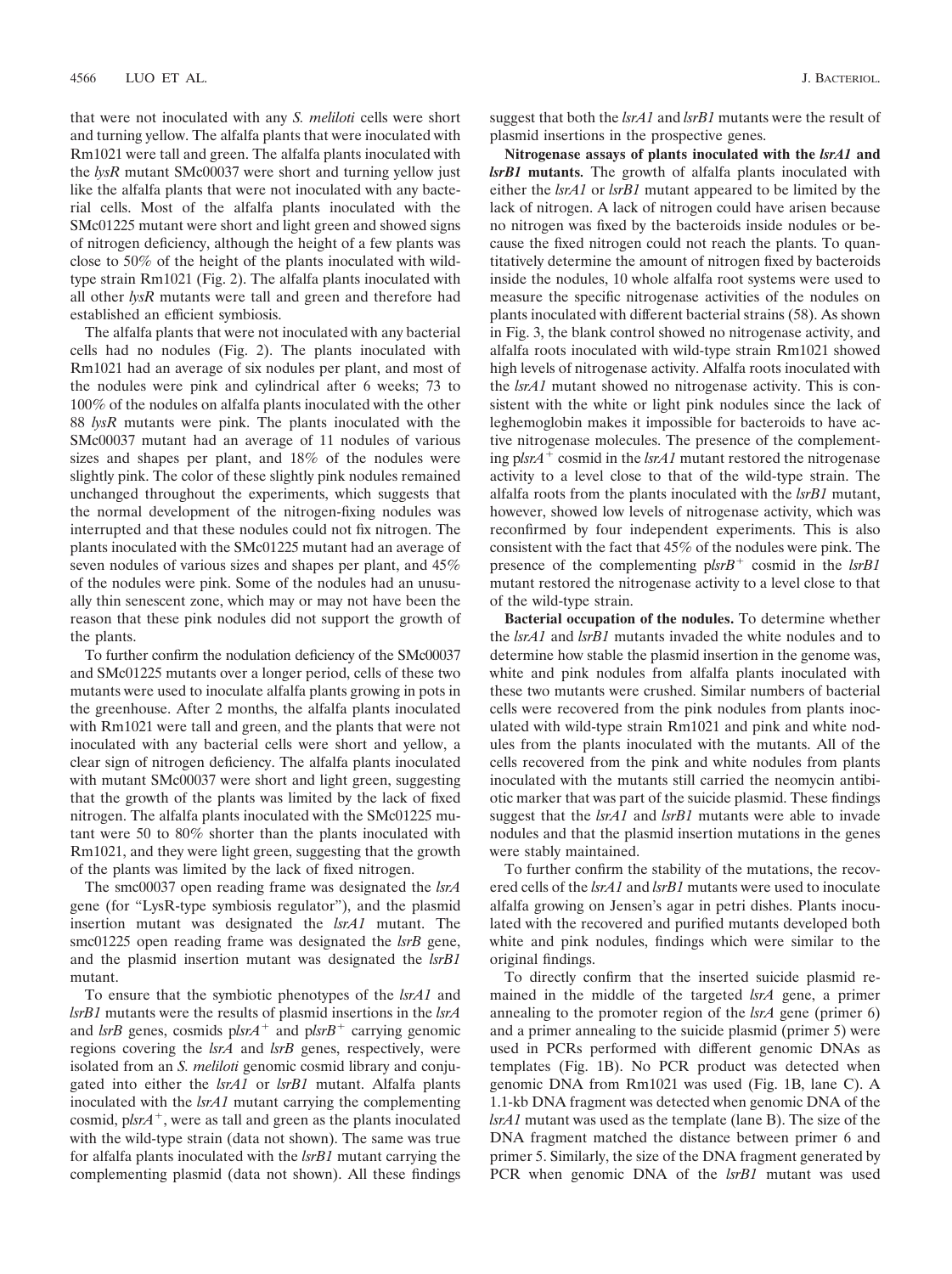

FIG. 2. Symbiotic phenotypes of the mutants: alfalfa plants growing on plates inoculated with  $Rm1021$  (+wt) (A), no bacterial cells (B), the *lsrA1* mutant (E), or the *lsrB1* mutant (F) and root systems of alfalfa plants inoculated with Rm1021 (C), no bacterial cells (D), the *lsrA1* mutant (G), or the *lsrB1* mutant (H).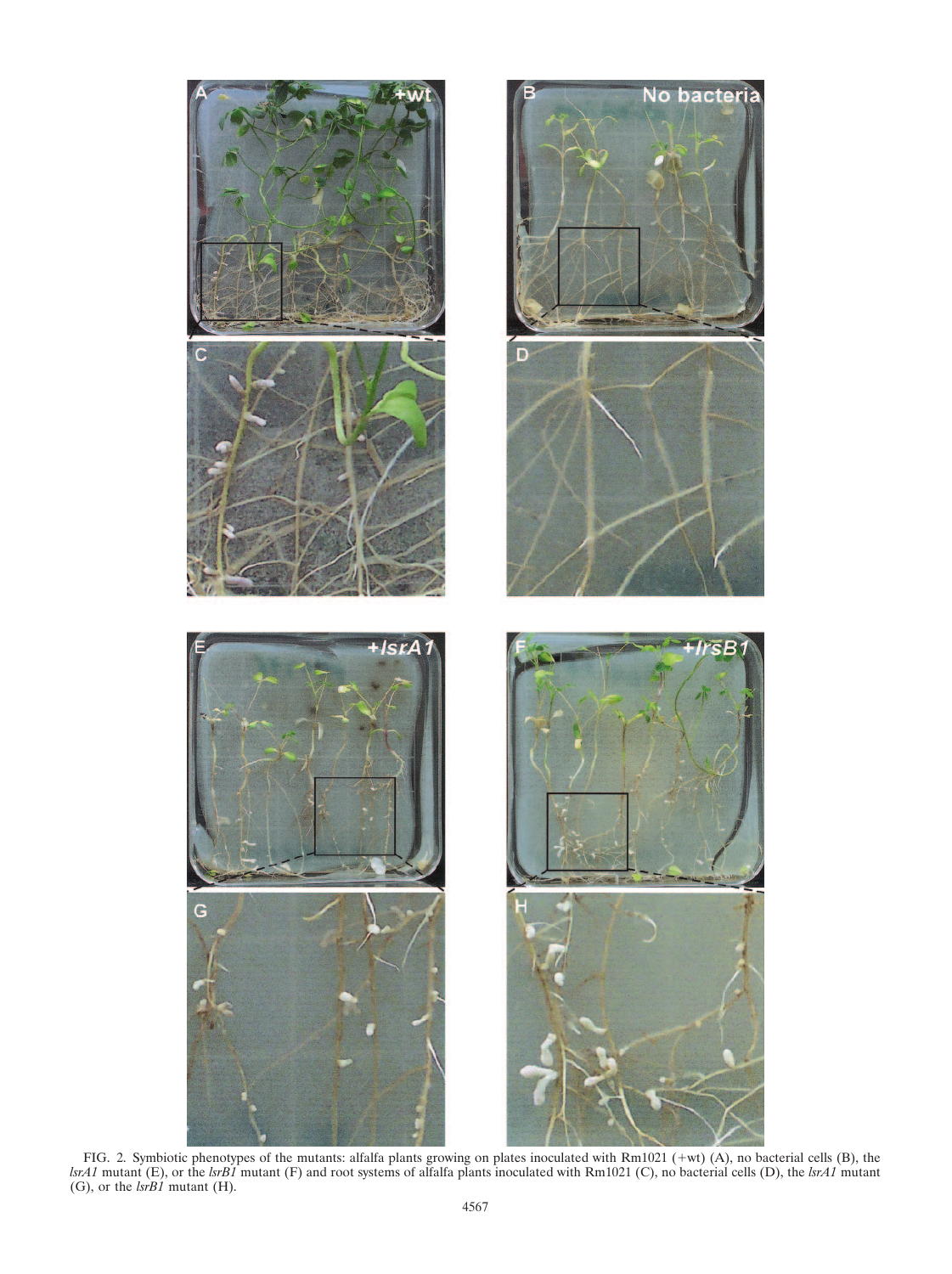

FIG. 3. Nitrogenase activities of wild-type strain Rm1021 (wt), the *lsrA1* mutant, the *lsrA1* mutant carrying complementing cosmid p*lsrA*, the *lsrB1* mutant, and the *lsrB1* mutant carrying complementing cosmid plsrB+.

matched the distance between primer 7, which annealed to the *lsrB* promoter, and primer 5. Altogether, these findings confirmed that the plasmid insertions in the *lsrA* and *lsrB* genes were stably maintained.

**Both the** *lsrA* **and** *lsrB* **genes are expressed in free-living** *S. meliloti* **cells.** To ensure that the nodulation-defective phenotypes of the *lsrA1* and *lsrB1* mutants resulted from loss of the LsrA and LsrB proteins, the expression of both genes was checked for the wild type and the two mutants. Total RNA was extracted from wild-type strain Rm1021 and both mutants. A set of DNA primers for amplifying the *S. meliloti rpsF* gene as a positive control and a set of primers for amplifying the *lsrA* gene were used in RT-PCRs with total RNA from either the wild type or a mutant. The *S. meliloti rpsF* gene is predicted to encode the ribosome S6 protein based on sequence homology (50). The products of the RT-PCRs were resolved on an agarose gel (Fig. 4). Two DNA fragments, one matching the size of the predicted *rpsF* gene and the other matching the predicted size of the *lsrA* gene, were detected when total RNA from the wild-type cells was used (Fig. 4, lane A). Only one DNA fragment matching the predicted size of the *rpsF* gene was detected (lane B). These results suggested that the *lsrA* gene was expressed in the wild-type cells but not in the *lsrA1*



FIG. 4. Expression of the *lsrA* and *lsrB* genes in free-living cells: agarose gel with gel fragments generated by RT-PCR using different combinations of primers and genomic DNA templates. Lane A, primers for the *rpsF* and *lsrA* genes mixed with Rm1021 (wt) total RNA; lane B, primers for the *rpsF* and *lsrA* genes mixed with total RNA of the *lsrA1* mutant; lane C, primers for the *rpsF* and *lsrB* genes mixed with Rm1021 total RNA; lane D, primers for the *rpsF* and *lsrB* genes mixed with total RNA of the *lsrB1* mutant.



FIG. 5. Locations and surrounding genes of the *lsrA* and *lsrB* genes, showing predicted binding sites for LysR-type transcriptional regulators and predicted transcription start sites (TSS).

mutant cells. Similar experimental results suggested that the *lsrB* gene was expressed in the wild-type cells but not in the *lsrB1* mutant cells. The control lane showed no DNA fragment (data not shown). Altogether, these results confirmed that *lsrA* and *lsrB* are real genes and that they are expressed in freeliving cells.

**Homologs and neighboring genes of the LsrA and LsrB genes.** The proposed *lsrA* gene encodes a 302-amino-acid protein with an N-terminal conserved DNA binding domain and a C-terminal sensing domain, a structure highly conserved among LysR-type transcriptional regulators. The LsrA protein exhibited higher homology with the *Enterobacter cloacae* AmpR protein (98 of 286 residues [34%] were identical; 142 of 286 residues [49%] were positive) (49). The *ampR* gene has been found in *E. cloacae*, *Citrobacter freundii*, and *Rhizobacter capsulatus*, and it encodes a transcription activator that regulates the expression of the *ampC* gene in the presence of the inducer (49). Other members of this subfamily are the *Staphylococcus aureus perR* regulatory gene involved in peroxide resistance in stationary-phase cells (24) and the *Pseudomonas syringae trpI* gene, which regulates *trpB* and *trpA* gene expression. In the absence of inducer, TrpI binds upstream of the *trpAB* operon, overlapping its own promoter region (1).

The *lsrA* gene is located on the chromosome between nucleotides 1051802 and 1052707 and is flanked on the downstream side by a glutathione *S*-transferase gene, *gst2* (Fig. 5A). The *gst2* gene is most likely transcribed from its own promoter in the opposite direction of the *lsrA* gene promoter so that it is unlikely that the plasmid insertion in the *lsrA* gene had a polar effect on expression of the *gst2* gene. Indeed, RT-PCR verified that there was no change in expression of the *gst2* gene in the *lsrA* mutant compared to the wild type (data not shown). Two possible overlapping *gst* genes are upstream of the *lsrA* gene (Fig. 5A). The *gst1* gene was predicted by the *S. meliloti* genomic sequencing project, and it is transcribed from its own promoter in the same direction as the *lsrA* gene. The *gst1'* gene was identified by us through use of the DNA analysis software Vector NTI based on a high level of homology to the glutathione *S*-transferase gene. The predicated *gst1* gene is tran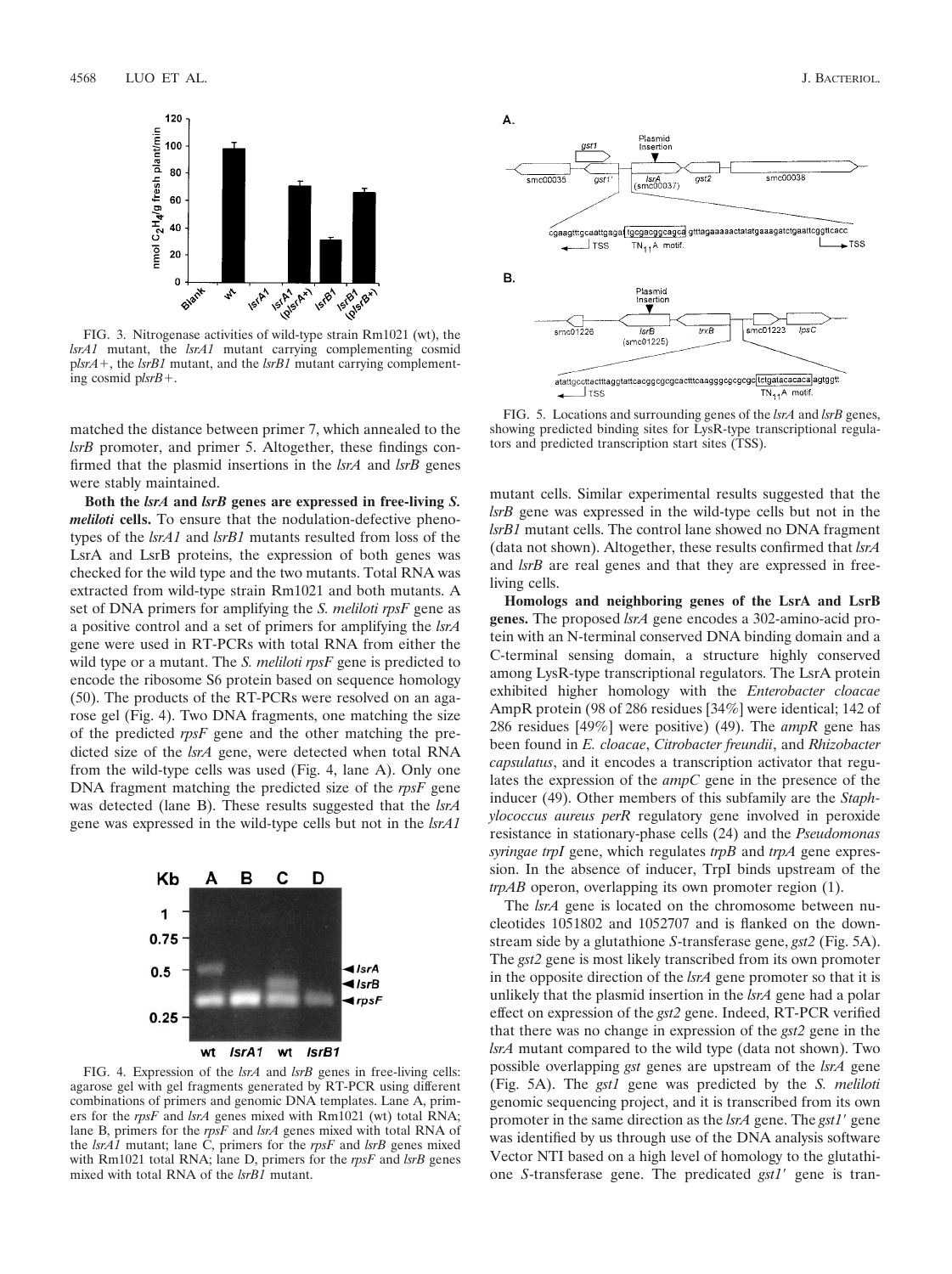scribed from its own promoter, which is opposite and overlaps the promoter for the *lsrA* gene. There is a putative LysR binding site  $(TN_{11}A)$  in the *lsrA* promoter, and it is also located in the  $-10$  region of the promoter for the *gst1'* gene so that LsrA not only may autoregulate its own expression but also probably regulates expression of the *gst1* gene. Further studies are needed to analyze these possibilities.

The *lsrB* gene encodes a 302-amino-acid peptide, and the LsrB protein has all of the signature structures of a LysR-type transcriptional regulator. The LsrB protein exhibited relatively high homology to the *Neisseria meningitidis* CrgA protein (90 of 301 residues [29%] were identical; 154 of 301 residues [51%] were positive) (11). The *N. meningitidis* CrgA protein is a LysR-type transcriptional regulator that down-regulates the production of pili and capsules when *N. meningitidis* cells are in direct contact with animal epithelial cells (11).

The *lsrB* gene is located between nucleotide 1700052 and 1699147 on the chromosome (Fig. 5B). It is 110 bp downstream of the *trxB* gene for thioredoxin reductase, which also participates in the reduction of hydrogen peroxide and other oxygen radicals. The *trxB* gene is transcribed from its own promoter in the same direction as the  $lsrB$  gene. The  $-35$  region of the  $trxB$ promoter contains a nearly perfect recognition site  $(TN_{11}A)$ for a LysR regulator so it is possible that LsrB regulates the expression of both the *trxB* and *lsrB* genes. Transcribed divergently from the *trxB* gene is the smc01223 open reading frame. The putative protein encoded by the smc01223 open reading frame exhibits a high level of homology with the leucine-responsive regulatory protein (Lrp), although *S. meliloti* also has a putative *lrp* gene on the second symbiotic plasmid. The *lrp* gene regulates the synthesis of glutamate synthase, which controls the nitrogen response, presumably through its regulatory effect on intracellular glutamine. Guanosine tetraphosphate appears to control lipopolysaccharide biosynthesis (47). Further downstream of the smc01223 open reading frame are the *lpsCDE* genes, which are not involved in the rhizobium-legume symbiosis (8). The gene arrangements and previous findings suggest that it is unlikely that LsrB is related to lipopolysaccharide synthesis or the intracellular concentration of guanosine tetraphosphate. On the downstream side of the *lsrB* gene, there is a putative open reading frame, smc01226, which encodes a putative 96-amino-acid regulatory protein, which exhibits little homology with any other known regulatory protein. The 0.6-kb intergenic region between the *lsrB* gene and the smc01226 open reading frame should contain the promoter for the smc01226 open reading frame. It is extremely unlikely that the plasmid insertion in the *lsrB* gene has a polar effect on expression of the protein encoded by the smc01226 open reading frame. Expression of the smc01226 gene was not affected by the insertion in *lsrB*, as shown by RT-PCR (data not shown).

# **DISCUSSION**

*S. meliloti* and alfalfa undergo reciprocal cellular and morphological changes during nodulation, which require continuous exchange of symbiosis signals. Identification of signal transduction pathways that lead to these changes would provide insights into the symbiotic process. Identification of the *S. meliloti nodABCD* genes led to a breakthrough in understanding the *S. meliloti-*alfalfa symbiosis. The involvement of the LysR-type transcriptional regulators, NodD1, NodD2, NodD3, NolR, and SyrM, in the *S. meliloti* symbiosis and the identification of 90 putative genes for LysR-type transcriptional regulators offer promising approaches for investigating this symbiosis through identification of new signal transduction pathways.

It would be ideal to first eliminate the putative *lysR* genes that are not expressed in free-living cells to reduce the number of genes to be analyzed. This is technically possible but timeconsuming and expensive, and more importantly, eliminating *lysR* genes not expressed in free-living cells could potentially exclude the *lysR* genes expressed only during symbiosis. Eliminating the *lysR* genes that are not expressed during symbiosis is also very difficult and could potentially eliminate the *lysR* genes expressed in the free-living cells that are required for starting symbiosis. On balance, systematically mutagenizing and screening every putative *lysR* gene is still a more efficient approach.

Of the 90 putative *lysR* genes, 5, including *lsrB*, appear to influence the cell growth rate directly or indirectly, although the *lsrB* gene is the only gene required for symbiosis. Three of the five slow growers formed colonies on swarming plates that were smaller than the colonies formed by wild-type strain Rm1021, suggesting that the lower growth rate could explain the smaller colonies. Another set of four other *lysR* mutants that grow as well as Rm1021 formed colonies on swarming plates that were smaller than the colonies formed by Rm1021. All four mutants did form an effective nitrogen symbiosis with alfalfa, although the nodule occupancy was slightly lower than that of nodules from plants inoculated with the wild type. The role of these four putative LysR-type transcriptional regulators in cell motility is being investigated further.

Two of the *lysR* mutants, the *lsrA1* and *lsrB1* mutants, consistently failed to establish an efficient nitrogen fixation symbiosis with alfalfa. A series of experiments were performed to confirm that the insertion of the suicide plasmid into both the *lsrA* and *lsrB* genes was stably maintained by mutant cells and that disruption of either of the two genes prevented *S. meliloti* cells from establishing an efficient nitrogen symbiosis with their host plant, alfalfa. The difficulty of transducing both the *lsrA1* and *lsrB1* mutations raised the possibility that other genes linked to these two genes are required for symbiosis. Altogether, these findings suggest that both the *lsrA* and *lsrB* genes are involved in the *S. meliloti-*alfalfa symbiosis.

Both the *lsrA* and *lsrB* genes were found to be expressed in the free-living wild-type strain but not in either the *lsrA1* or *lsrB1* mutant. Loss of the *lsrA* gene did not change the growth rate of the bacterial cells in minimal medium or impair cell motility, while loss of the *lsrB* gene did slow cell growth and reduced cell motility. These findings suggest that neither LsrA nor LsrB is required for cell growth in the free-living state. The presence of these two regulators in the free-living state would allow *S. meliloti* cells to regulate expression of certain genes during symbiosis based on intracellular or extracellular signals.

The symbiosis-deficient phenotype of the *lsrA1* mutant is more clear-cut. Alfalfa plants inoculated with this mutant were short and yellow with only white nodules. These plants did not have detectable levels of nitrogenase activity, which is consistent with the white color of the nodules. Since live bacterial cells could be recovered from the white nodules, the *lsrA1*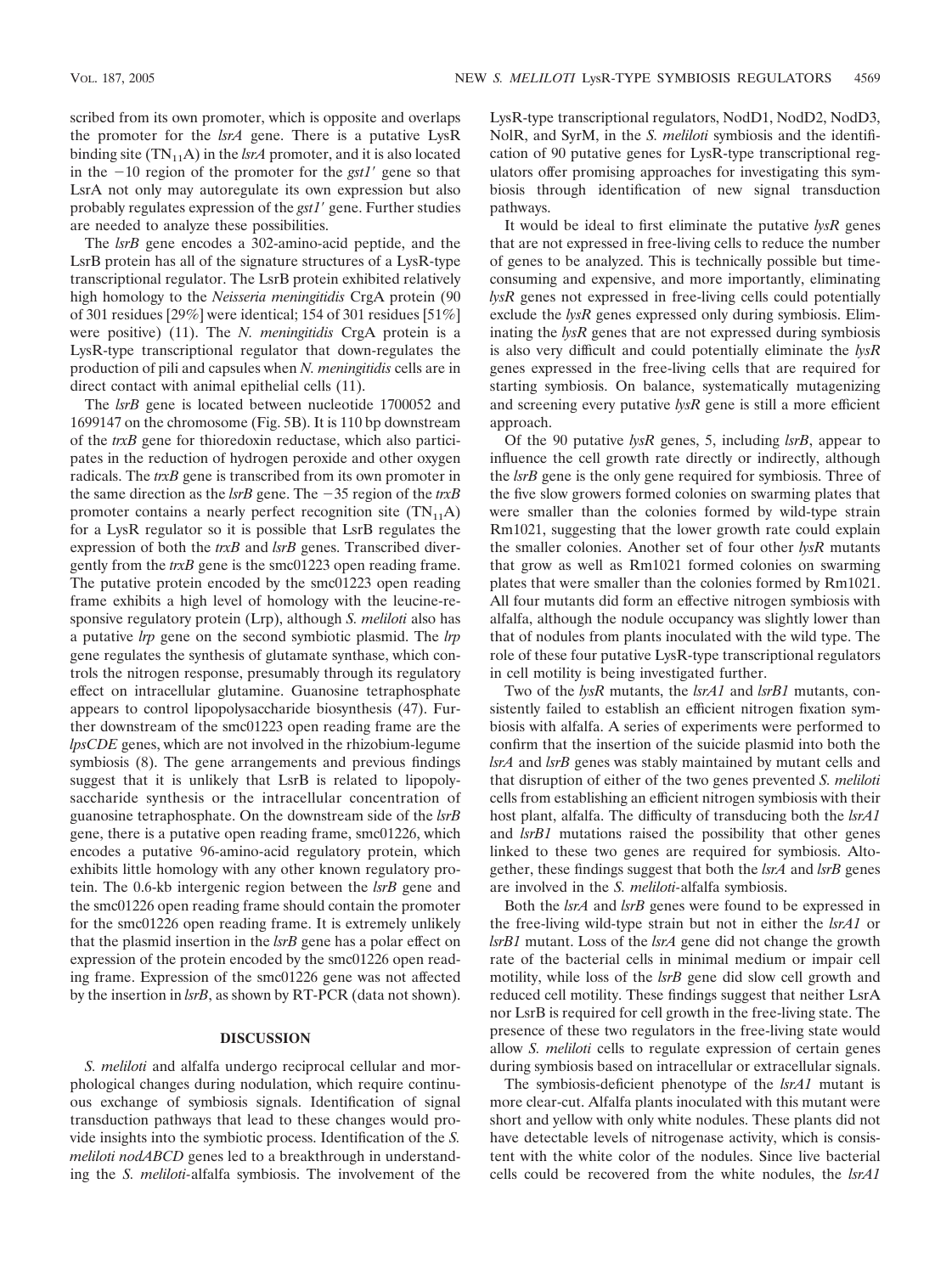mutant is most likely capable of invading nodules but is blocked at some point before induction of leghemoglobin biosynthesis. These findings suggest that LsrA might regulate the expression of the genes required for nitrogen fixation. To better understand the role of LsrA in symbiosis, studies are being carried out to determine the precise step at which the *lsrA1* mutant is blocked in establishing an effective nitrogen fixation symbiosis.

The homologs of LsrA and the genes around the *lsrA* gene on the chromosome were analyzed in detail to help determine the role of LsrA in symbiosis. LsrA exhibits the highest homology with the *C. freundii* AmpR protein (3). The AmpR protein regulates expression of the *ampC* gene, which encodes a beta-lactamase (3, 21). A putative *S. meliloti ampC* gene is located on the chromosome about 90 kb from the *lsrA* gene. It is unlikely that expression of the *ampC* gene is essential for the symbiosis. The great distance between the two genes also reduces the possibility that LsrA regulates expression of the *ampC* gene. The homology between LsrA and the AmpR protein is most pronounced in the N-terminal DNA binding region of the proteins. It is unlikely that LsrA and AmpR respond to the same stimuli in regulating the expression of their target genes.

The most prominent genes flanking the *lsrA* gene are several glutathione *S*-transferase genes, *gst1* , *gst1*, and *gst2*. These genes are 3 of the 17 putative *S. meliloti gst* genes in the genome. The *gst1'* gene is transcribed from a promoter that is divergent from and overlaps the *lsrA* promoter. The LysR motif in the *lsrA* promoter could be used for *lsrA* autoregulation and regulation of *gst1* expression. *S. meliloti* also has a putative *gstR* gene on symbiotic plasmid A but no *gstA* gene. The *Rhizobium leguminosarum gstA* gene is regulated by GstR, a LysR-type transcriptional regulator. The *R. leguminosarum gstA* gene is transcribed from a promoter divergently from the *gstR* gene. The loss of either *gstA* or *gstR* did not block efficient symbiosis between *R. leguminosarum* and its legume host (54). This could have been due to the presence of multiple copies of the *gstA* gene in its genome.

The thiol tripeptides glutathione and homoglutathione are very abundant in legume root nodules, and their synthesis is catalyzed by the enzymes glutamylcysteine synthetase, glutathione synthetase, and homoglutathione synthetase (35). The glutathione transferases are a family of multifunctional proteins that catalyze the conjugation of glutathione to a large variety of hydrophobic electrophilic compounds, resulting in their detoxification (54). They also carry out the transfer and reduction of the peroxide molecule (41). Further purification and analysis of the two *R. leguminosarum* glutathione *S*-transferases showed that they have a high affinity to herbicides (15), which is consistent with the notion that they might be involved in plant defense responses (41). Efforts are under way to determine if expression of the *S. meliloti gst* genes is blocked by the *lsrA* mutation to determine if any of the glutathione transferase genes is regulated by LsrA.

Compared to the symbiotic phenotype of the *lsrA1* mutant, the symbiotic phenotype of the *lsrB1* mutant is a bit more complicated. The height of the plants and the color of the leaves indicated that the *lsrB1* mutant did not form an efficient nitrogen fixation symbiosis with the plants, which is consistent with the low nitrogenase activity of the plants inoculated with

the *lsrB1* mutant. A low percentage of nodules on plants inoculated with the *lsrB1* mutant were pink, and the abnormal shapes of the pink nodules suggest that the symbiosis between the *lsrB1* mutant and alfalfa might be blocked at multiple points. These findings could suggest that LsrB is required in both an early stage and a later stage of nodule development. Efforts are currently under way to determine more precisely at which points the *lsrB1* mutant*-*alfalfa symbiosis is blocked.

The LsrB protein has high homology with the *N. meningitidis* CrgA protein, which regulates meningococcal adhesion by regulating the expression of pilus biosynthesis genes (*pilE*, for example) (11). The homology, however, is mostly limited to the DNA binding domain of the protein. The putative *S. meliloti pilA* gene that might encode a pilin subunit is located on the chromosome 1,538 kb from the *lsrB* gene. It is unlikely that LsrB is involved in regulating pilus biosynthesis in *S. meliloti*.

The *S. meliloti lsrB* gene is located on the chromosome and is flanked by a short downstream open reading frame (smc01226), which encodes an unknown regulatory protein, and by the upstream *trxB* gene, which encodes a thioredoxin reductase. The *trxB* gene is 110 bp upstream of the *lsrB* gene, and it is transcribed in the same direction as the *lsrB* gene. Since there is no obvious signature for a promoter in the region between the *trxB* and *lsrB* genes and both genes are transcribed in the same direction, it is possible that the *lsrB* gene is transcribed from the *trxB* promoter. A nearly perfect LysR recognition motif is located in the *trxB* promoter, which further raises the possibility that LsrB regulates the expression of both *trxB* and *lsrB* itself. *E. coli trxB* expression is regulated by OxyR, a LysR-type transcriptional regulator (42). The OxyR protein is directly sensitive to oxidation and becomes an active transcriptional activator when it is oxidized (56). This allows OxyR to mediate bacterial sensing of the intracellular redox potential (26). The intracellular redox potential in plant cells must be carefully controlled by the nodule cells to ensure efficient nitrogen fixation. Blocking the expression of the *trxB* gene could result in abnormal development of nodules and disrupt other nitrogen fixation processes. Expression of the *trxB* gene in the wild-type and *lsrB1* mutant backgrounds is currently being characterized.

Both the *lsrA* and *lsrB* genes were identified based on the inability of *lsrA1* and *lsrB1* mutants to establish an effective nitrogen-fixing symbiosis with alfalfa. This screening might not have been able to detect the *lysR* mutants that are less efficient in various stages of nodulation. Mutants that are slightly inefficient in root hair invasion, for example, might not have been detected in these assays since many bacterial cells are used in a typical inoculation. We are currently investigating the efficiency of root hair invasion by the four *lysR* mutants that formed small colonies on swarming plates.

Direct screening of single *lysR* mutations has its limitations. For example, it does not identify signal transduction pathways that have redundant signal transduction proteins for one of the steps. Double mutations or even triple mutations would be required for detecting such signal transduction pathways. Even though it is technically feasible to construct double *lysR* mutations using different antibiotic markers, it would not be prudent to use this approach to screen the putative *lysR* genes for their role in symbiosis without some other means to narrow the list of candidates for study. It is still possible some of these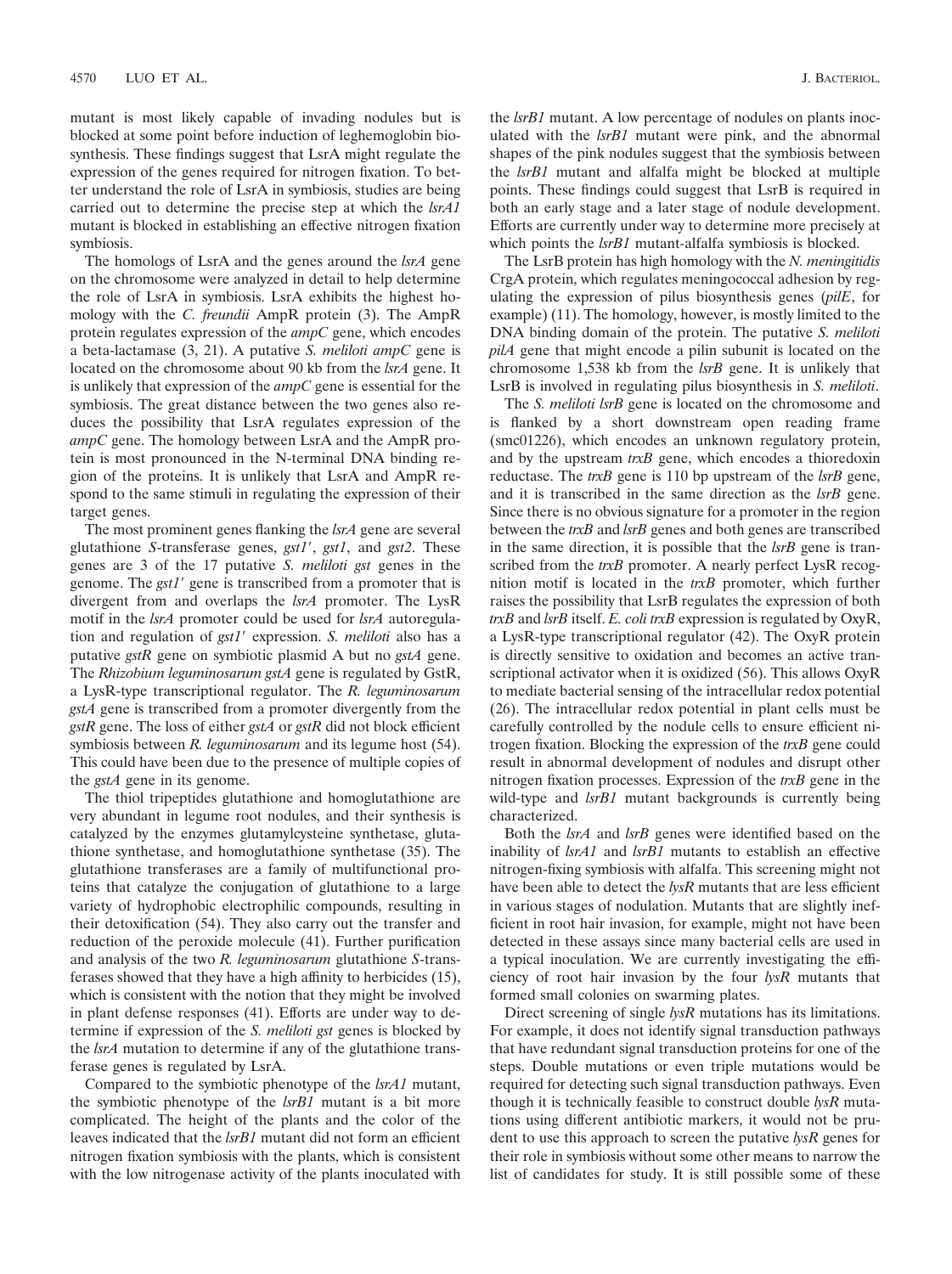putative LysR-type transcriptional regulators are indeed involved in symbiosis and will be discovered in the future using other approaches.

In summary, all 90 previously uncharacterized putative *S. meliloti* LysR-type transcriptional regulators were examined to determine their role(s) in symbiosis. Two of these LysR-type regulators, LsrA and LsrB, appeared to play important roles in establishing an efficient nitrogen-fixing symbiosis between *S. meliloti* and its plant host, alfalfa. Identification of these two new symbiosis genes provides two new avenues to identify additional symbiosis genes and signal transduction pathways involved in symbiosis.

## **ACKNOWLEDGMENTS**

We thank Huasong Zou for providing cosmids carrying the *S. meliloti lsrA* or *lsrB* gene.

This work was supported by grant 5506GM08225 for the NIH; by grants 617320030 and 632140032 from PSC-CUNY to H.-P.C.; by national grants 0311752 and 031U213D from Bundesministerium für Forschung und Technologie, Germany, and by the "Bioinformatik Initiative" of Deutsche Forschungsgemeinschaft to A.B. and S.R.; and by grant 2001AA214211from The National High Technology (863) International Research Program and grant 30170512 from the National Science Foundation of China to G.-Q.Y. and J.-B.Z.

#### **REFERENCES**

- 1. **Auerbach, S., J. Gao, and G. N. Gussin.** 1993. Nucleotide sequences of the *trpI*, *trpB*, and *trpA* genes of *Pseudomonas syringae*: positive control unique to fluorescent pseudomonads. Gene **123:**25–32.
- 2. **Barnett, M. J., J. A. Swanson, and S. R. Long.** 1998. Multiple genetic controls on *Rhizobium meliloti syrA*, a regulator of exopolysaccharide abundance. Genetics **148:**19–32.
- 3. **Bartowsky, E., and S. Normark.** 1991. Purification and mutant analysis of *Citrobacter freundii* AmpR, the regulator for chromosomal AmpC betalactamase. Mol. Microbiol. **5:**1715–1725.
- 4. **Burns, R. C., and R. W. Hardy.** 1972. Purification of nitrogenase and crystallization of its Mo-Fe protein. Methods Enzymol. **24:**480–496.
- 5. **Cao, H., G. Krishnan, B. Goumnerov, J. Tsongalis, R. Tompkins, and L. G. Rahme.** 2001. A quorum sensing-associated virulence gene of *Pseudomonas aeruginosa* encodes a LysR-like transcription regulator with a unique selfregulatory mechanism. Proc. Natl. Acad. Sci. USA **98:**14613–14618.
- 6. **Cheng, H. P., and G. C. Walker.** 1998. Succinoglycan is required for initiation and elongation of infection threads during nodulation of alfalfa by *Rhizobium meliloti*. J. Bacteriol. **180:**5183–5191.
- 7. **Cheng, H. P., and G. C. Walker.** 1998. Succinoglycan production by *Rhizobium meliloti* is regulated through the ExoS-ChvI two-component regulatory system. J. Bacteriol. **180:**20–26.
- 8. **Clover, R. H., J. Kieber, and E. R. Signer.** 1989. Lipopolysaccharide mutants of *Rhizobium meliloti* are not defective in symbiosis. J. Bacteriol. **171:**3961– 3967.
- 9. **Cren, M., A. Kondorosi, and E. Kondorosi.** 1994. An insertional point mutation inactivates NolR repressor in *Rhizobium meliloti* 1021. J. Bacteriol. **176:**518–519.
- 10. **Cullimore, J. V., R. Ranjeva, and J. J. Bono.** 2001. Perception of lipochitooligosaccharidic Nod factors in legumes. Trends Plant Sci. **6:**24–30.
- 11. **Deghmane, A. E., D. Giorgini, M. Larribe, J. M. Alonso, and M. K. Taha.** 2002. Down-regulation of pili and capsule of *Neisseria meningitidis* upon contact with epithelial cells is mediated by CrgA regulatory protein. Mol. Microbiol. **43:**1555–1564.
- 12. **Demont, N., M. Ardourel, F. Maillet, D. Prome, M. Ferro, J. C. Prome, and J. Denarie.** 1994. The *Rhizobium meliloti* regulatory *nodD3* and *syrM* genes control the synthesis of a particular class of nodulation factors N-acylated by (omega-1)-hydroxylated fatty acids. EMBO J. **13:**2139–2149.
- 13. **Doty, S. L., M. Chang, and E. W. Nester.** 1993. The chromosomal virulence gene, *chvE*, of *Agrobacterium tumefaciens* is regulated by a LysR family member. J. Bacteriol. **175:**7880–7886.
- 14. **Downie, J. A., and S. A. Walker.** 1999. Plant responses to nodulation factors. Curr. Opin. Plant Biol. **2:**483–489.
- 15. **Faraone, A., M. Petrucci, D. Paludi, A. Aceto, and B. Dainelli.** 2003. Purification and characterisation of two GST's forms from *Rhizobium leguminosarum* with a high affinity to herbicides. Int. J. Immunopathol. Pharmacol. **16:**55–60.
- 16. **Fellay, R., J. Frey, and H. Krisch.** 1987. Interposon mutagenesis of soil and water bacteria: a family of DNA fragments designed for in vitro insertional mutagenesis of gram-negative bacteria. Gene **52:**147–154.
- 17. **Gage, D. J., and W. Margolin.** 2000. Hanging by a thread: invasion of legume plants by rhizobia. Curr. Opin. Microbiol. **3:**613–617.
- 18. **Galibert, F., T. M. Finan, S. R. Long, A. Puhler, P. Abola, F. Ampe, F. Barloy-Hubler, M. J. Barnett, A. Becker, P. Boistard, G. Bothe, M. Boutry, L. Bowser, J. Buhrmester, E. Cadieu, D. Capela, P. Chain, A. Cowie, R. W. Davis, S. Dreano, N. A. Federspiel, R. F. Fisher, S. Gloux, T. Godrie, A. Goffeau, B. Golding, J. Gouzy, M. Gurjal, I. Hernandez-Lucas, A. Hong, L. Huizar, R. W. Hyman, T. Jones, D. Kahn, M. L. Kahn, S. Kalman, D. H. Keating, E. Kiss, C. Komp, V. Lelaure, D. Masuy, C. Palm, M. C. Peck, T. M. Pohl, D. Portetelle, B. Purnelle, U. Ramsperger, R. Surzycki, P. Thebault, M. Vandenbol, F. J. Vorholter, S. Weidner, D. H. Wells, K. Wong, K. C. Yeh, and J. Batut.** 2001. The composite genome of the legume symbiont *Sinorhizobium meliloti*. Science **293:**668–672.
- 19. **Glazebrook, J., A. Ichige, and G. C. Walker.** 1993. A *Rhizobium meliloti* homolog of the *Escherichia coli* peptide-antibiotic transport protein SbmA is essential for bacteroid development. Genes Dev. **7:**1485–1497.
- 20. **Heinz, E. B., D. A. Phillips, and W. R. Streit.** 1999. BioS, a biotin-induced, stationary-phase, and possible LysR-type regulator in *Sinorhizobium meliloti*. Mol. Plant-Microbe Interact. **12:**803–812.
- 21. **Higgins, C. S., M. B. Avison, L. Jamieson, A. M. Simm, P. M. Bennett, and T. R. Walsh.** 2001. Characterization, cloning and sequence analysis of the inducible *Ochrobactrum anthropi* AmpC beta-lactamase. J. Antimicrob. Chemother. **47:**745–754.
- 22. **Hirsch, A. M.** 1999. Role of lectins (and rhizobial exopolysaccharides) in legume nodulation. Curr. Opin. Plant Biol. **2:**320–326.
- 23. **Honma, M. A., and F. M. Ausubel.** 1987. *Rhizobium meliloti* has three functional copies of the *nodD* symbiotic regulatory gene. Proc. Natl. Acad. Sci. USA **84:**8558–8562.
- 24. **Horsburgh, M. J., M. O. Clements, H. Crossley, E. Ingham, and S. J. Foster.** 2001. PerR controls oxidative stress resistance and iron storage proteins and is required for virulence in *Staphylococcus aureus*. Infect. Immun. **69:**3744– 3754.
- 25. **Huala, E., and F. M. Ausubel.** 1989. The central domain of *Rhizobium meliloti* NifA is sufficient to activate transcription from the *R. meliloti nifH* promoter. J. Bacteriol. **171:**3354–3365.
- 26. **Kim, S. O., K. Merchant, R. Nudelman, W. F. Beyer, Jr., T. Keng, J. DeAngelo, A. Hausladen, and J. S. Stamler.** 2002. OxyR: a molecular code for redox-related signaling. Cell **109:**383–396.
- 27. **Kondorosi, E., M. Pierre, M. Cren, U. Haumann, M. Buire, B. Hoffmann, J. Schell, and A. Kondorosi.** 1991. Identification of NolR, a negative transacting factor controlling the *nod* regulon in *Rhizobium meliloti*. J. Mol. Biol. **222:**885–896.
- 28. **Kovacikova, G., and K. Skorupski.** 1999. A *Vibrio cholerae* LysR homolog, AphB, cooperates with AphA at the *tcpPH* promoter to activate expression of the ToxR virulence cascade. J. Bacteriol. **181:**4250–4256.
- 29. **Leigh, J. A., E. R. Signer, and G. C. Walker.** 1985. Exopolysaccharidedeficient mutants of *Rhizobium meliloti* that form ineffective nodules. Proc. Natl. Acad. Sci. USA **82:**6231–6235.
- 30. **LeVier, K., R. W. Phillips, V. K. Grippe, R. M. Roop, 2nd, and G. C. Walker.** 2000. Similar requirements of a plant symbiont and a mammalian pathogen for prolonged intracellular survival. Science **287:**2492–2493.
- 31. **LeVier, K., and G. C. Walker.** 2001. Genetic analysis of the *Sinorhizobium meliloti* BacA protein: differential effects of mutations on phenotypes. J. Bacteriol. **183:**6444–6453.
- 32. **Long, S., J. W. Reed, J. Himawan, and G. C. Walker.** 1988. Genetic analysis of a cluster of genes required for synthesis of the calcofluor-binding exopolysaccharide of *Rhizobium meliloti*. J. Bacteriol. **170:**4239–4248.
- 33. **Long, S. R.** 2001. Genes and signals in the rhizobium-legume symbiosis. Plant Physiol. **125:**69–72.
- 34. **Meade, H. M., S. R. Long, G. B. Ruvkun, S. E. Brown, and F. M. Ausubel.** 1982. Physical and genetic characterization of symbiotic and auxotrophic mutants of *Rhizobium meliloti* induced by transposon Tn*5* mutagenesis. J. Bacteriol. **149:**114–122.
- 35. **Moran, J. F., I. Iturbe-Ormaetxe, M. A. Matamoros, M. C. Rubio, M. R. Clemente, N. J. Brewin, and M. Becana.** 2000. Glutathione and homoglutathione synthetases of legume nodules. Cloning, expression, and subcellular localization. Plant Physiol. **124:**1381–1392.
- 36. **Mulligan, J. T., and S. R. Long.** 1989. A family of activator genes regulates expression of *Rhizobium meliloti* nodulation genes. Genetics **122:**7–18.
- Niehaus, K., and A. Becker. 1998. The role of microbial surface polysaccharides in the *Rhizobium*-legume interaction. Subcell. Biochem. **29:**73–116.
- 38. **Oke, V., and S. R. Long.** 1999. Bacteroid formation in the *Rhizobium*-legume symbiosis. Curr. Opin. Microbiol. **2:**641–646.
- 39. **Okker, R. J., H. P. Spaink, B. J. Lugtenberg, and H. R. Schlaman.** 2001. Mutants in the *nodFEL* promoter of *Rhizobium leguminosarum* bv. *viciae* reveal a role of individual nucleotides in transcriptional activation and protein binding. Arch. Microbiol. **175:**152–160.
- 40. **Patriarca, E. J., R. Tate, and M. Iaccarino.** 2002. Key role of bacterial  $NH_4^+$ metabolism in *Rhizobium*-plant symbiosis. Microbiol. Mol. Biol. Rev. **66:** 203–222.
- 41. **Pickett, C. B., and A. Y. Lu.** 1989. Glutathione S-transferases: gene structure, regulation, and biological function. Annu. Rev. Biochem. **58:**743–764.